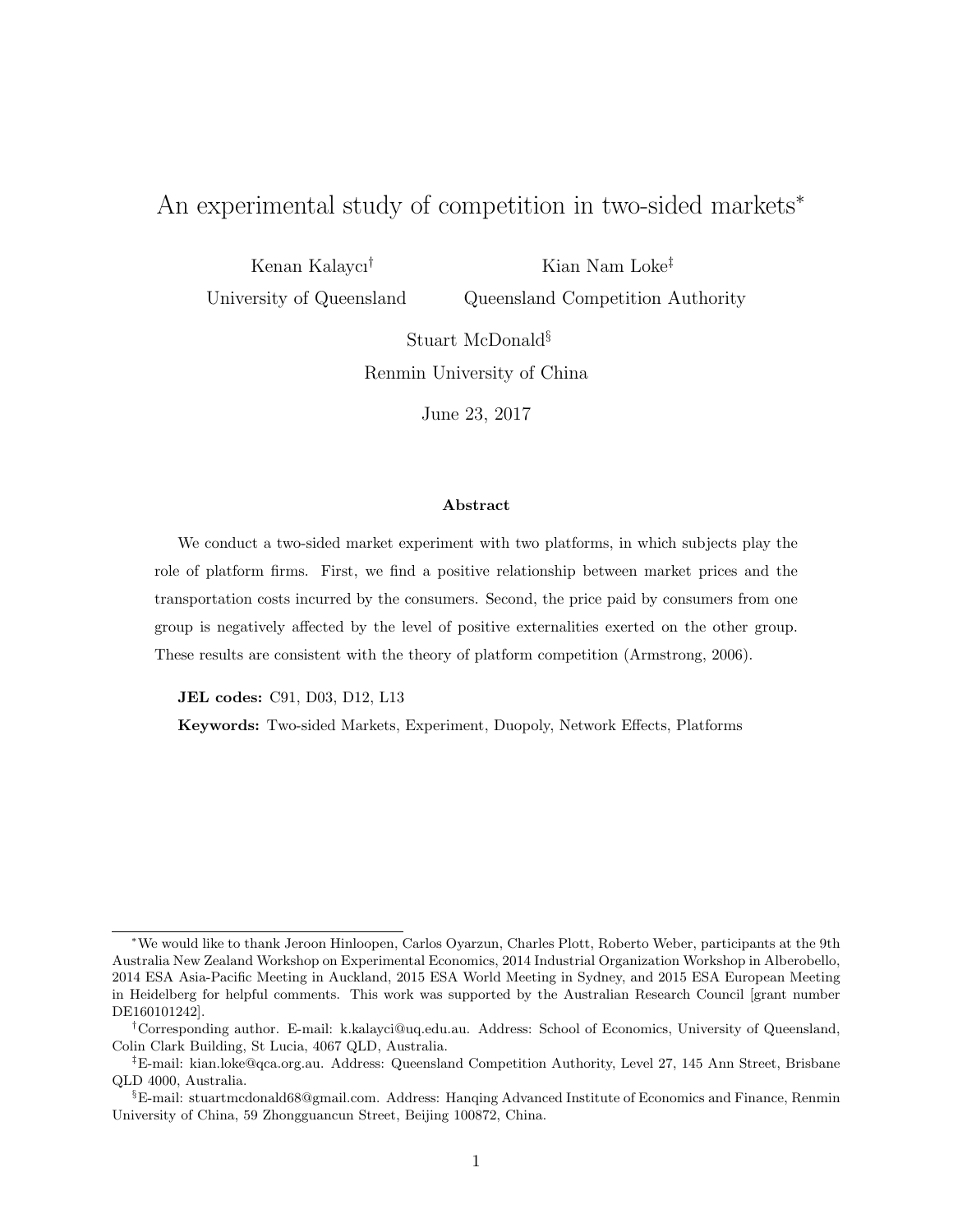## 1 Introduction

Two-sided markets, where two distinct groups of economic agents interact with each other via one or more platforms, are growing in importance with rapid developments in information and communication technologies. Examples of two-sided platform markets include online trading platforms such as eBay and Amazon; app stores on mobile operating systems like iOS and Android; advertising supported media such as newspapers, Google search and Facebook; and peer-to-peer platforms such as Uber and Airbnb.

Existing literature provides a comprehensive theoretical analysis of two-sided markets, where two groups are connected through cross-group externalities so that interaction between the two parties is mutually beneficial (Rysman, 2009). Theoretical models examine issues such as platform's pricing structure (Rochet & Tirole, 2006), tipping into a single dominant platform (Rysman, 2009; Caillaud & Jullien, 2003), multi-homing and platform competition in differentiated platforms (Armstrong, 2006), and the use of exclusive contracts to restrict multi-homing (Rysman, 2009). There is however, a striking lack of empirical evidence to validate the theory.

Motivated by this, the present paper uses a laboratory experiment to test the comparative statics predictions of the seminal model of Armstrong (2006). In particular, we answer the following: How does the level of cross-group externalities (indirect network effects) and the degree of product differentiation between platform firms affect equilibrium prices? We employ a price setting duopoly experiment with a 2x2 factorial design where we vary the levels of transportation costs and network benefits. In the experiment, there are two horizontally differentiated platform firms offering goods to two groups of consumers who incur transportation costs when they make a purchase from one of these firms. One group (Group 2) is assumed to receive a network benefit which increases with the number of consumers from the other group (Group 1) buying from the same platform. Under this setting, by charging a relatively low price to Group 1, a firm gains dominant market share in Group 1, which subsequently contributes towards its bid for Group 2 market share.

The main results from the experiment are consistent with the theoretical predictions. Firstly, there is a positive relationship between the prices charged to agents from one group and the transportation costs incurred by these agents. Secondly, the prices paid by agents are negatively affected by how much the participation of these agents benefits the other group. In other words, the higher the positive externalities exerted from one group are, the lower are the prices charged to the agents in this group. However, the magnitudes of both relationships are lower than what is suggested by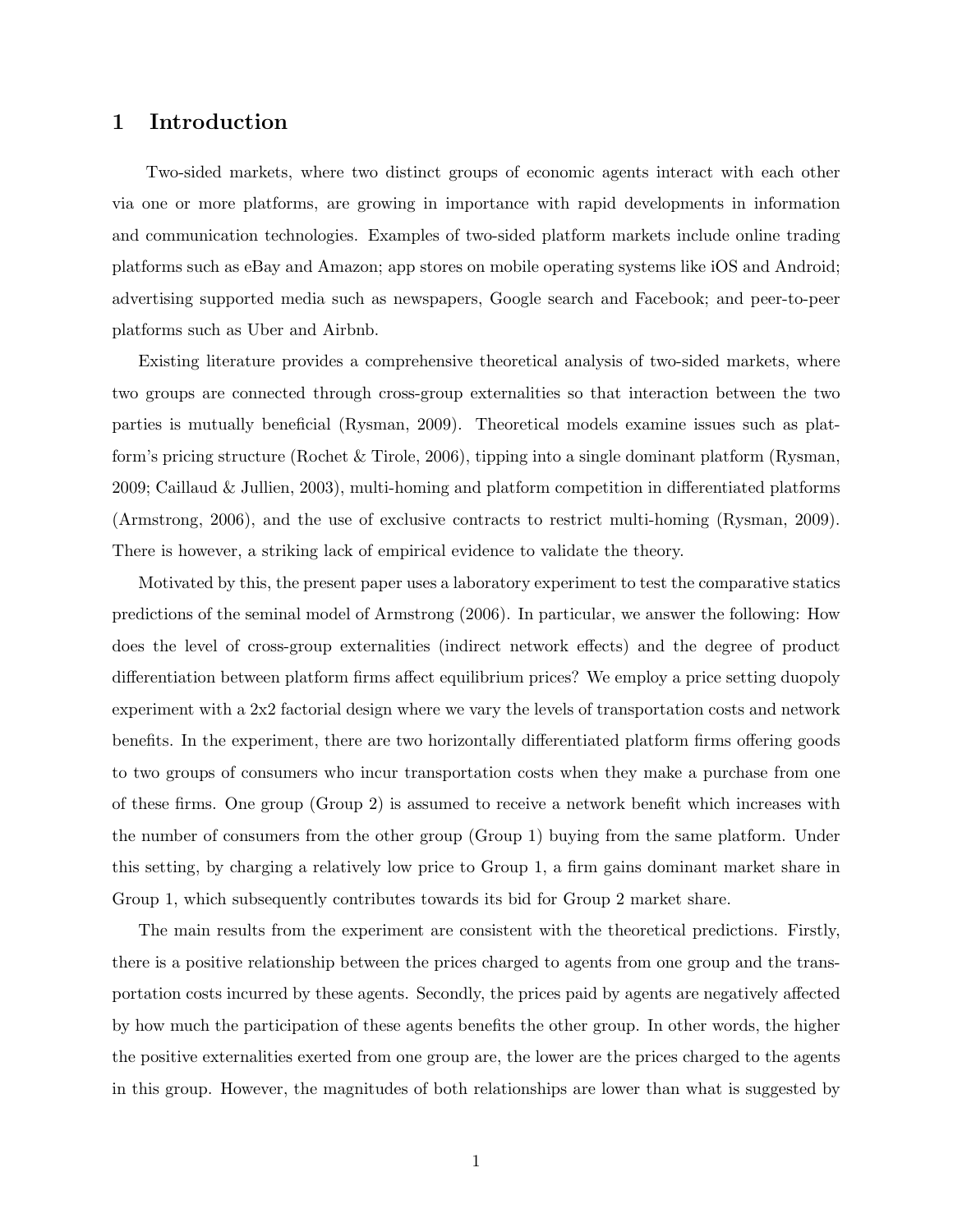the theoretical model of Armstrong (2006).

The present experiment represents the first two-sided market laboratory study where human subjects are assigned the role of platform firms and select the prices charged to two groups of simulated consumers. This key feature separates the experiment in the present paper from previous experimental studies of such markets (Hossain & Morgan, 2009; Morgan et al. , 2011), which predominantly use human subjects as consumers and simulate the platform decisions. The experiment in the present paper is designed in this way because we focus specifically on the behaviour of platform firms and the role that their pricing strategies play in determining market outcomes.

This paper is related to experiments on Bertrand price competition with product differentiation (Orzen & Sefton, 2008; Huck et al. , 2000). Yet, in our experiment rather than dealing with one group of buyers, competing firms offer differentiated goods to two distinct consumer groups that are interrelated due to indirect network effects. As a result, on top of the two prices, consumer demand depends on the levels of transport costs and indirect network benefits in each of the two sides of the market. Additionally, a novelty of our experiment about the firms' decisions is that the firms have to choose two prices instead of one price, as is the case in most market experiments (see Cason & Davis (1995) for an exception). Having to choose two interdependent prices is not only a cognitively challenging task but it also allows for small errors in pricing by one of the sellers to possibly lead to large deviations in one or both prices. In this regard, our results show strong support for the theory despite the challenging pricing environment for the firms.

Our paper complements a growing empirical literature that use observational data from twosided markets such as markets for yellow pages (Rysman, 2004), magazines (Kaiser & Wright, 2006), newspapers (Argentesi & Filistrucchi, 2007; Seamans & Zhu, 2013), video games (Clements & Ohashi, 2005; Lee, 2013), home VCRs (Park, 2004), payment cards (Rysman, 2007) and sportscard conventions (Jin & Rysman, 2015). While these studies contribute to our understanding of the properties of two-sided markets, observational studies have limitations (e.g. lack of variation and control on the level of network benefits) that we overcome using a controlled experiment.

### 2 The Theoretical Model

This section presents a two-sided market model that is used for the experimental analysis. This model is based on Armstrong (2006). In this model there are two groups of agents, group-1 and group-2, and there are two firms, firms  $A$  and  $B$ , which operate competing platforms that enable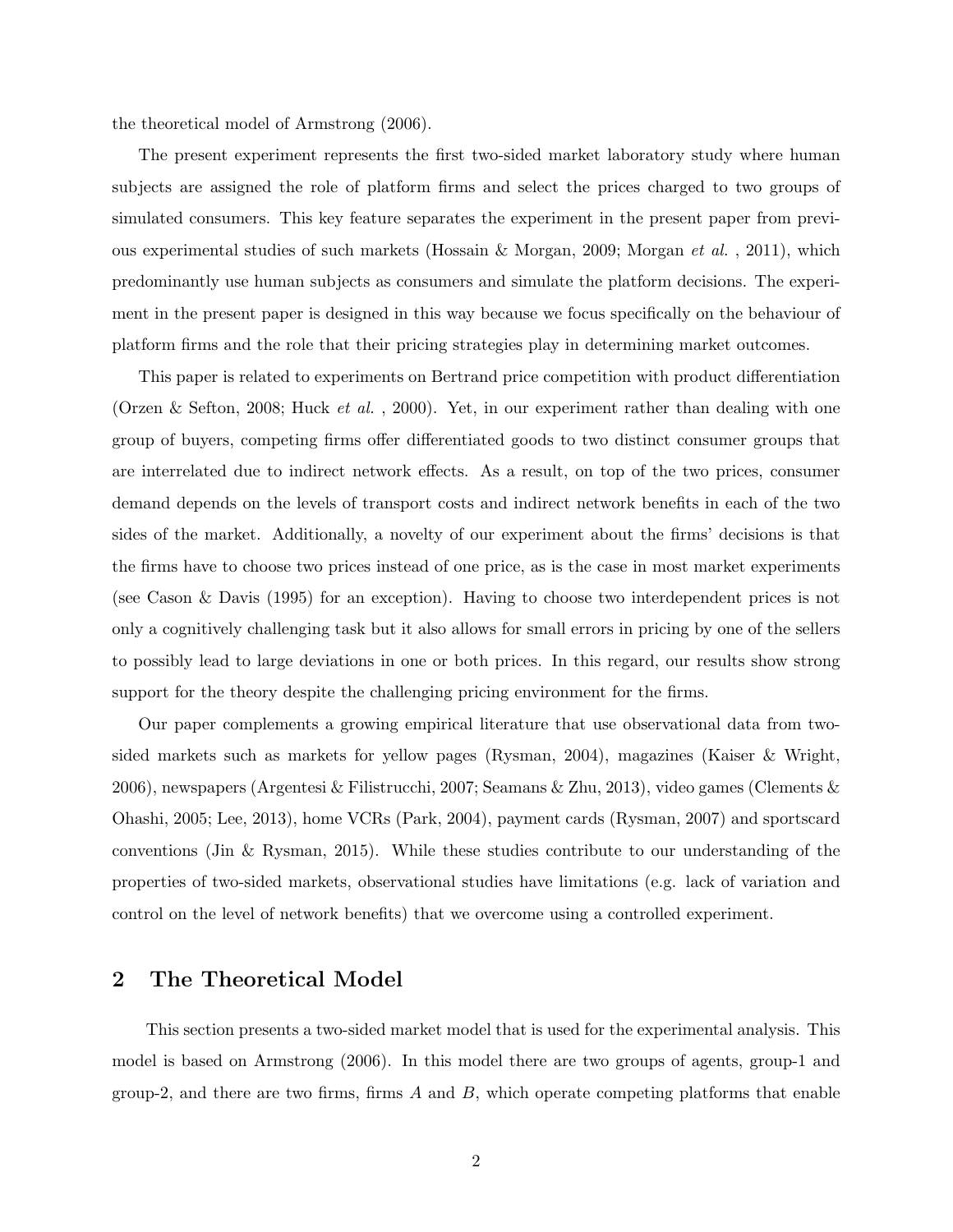the two groups to interact. For simplicity, we assume that platform firms do not incur any cost in serving the two groups  $(c_1 = c_2 = 0)$ . Each population is uniformly distributed on a line of unit length. Agents from groups 1 and 2 located at point  $x$  on the unit interval obtain the following utilities for joining the platform  $i$ :

$$
u_1^i(x) = U_1^i(x) + \alpha_1 n_2^i - p_1^i; \quad u_2^i(x) = U_2^i(x) + \alpha_2 n_1^i - p_2^i, \quad i = A, B. \tag{1}
$$

The utility functions indicate that by joining platform  $i$ , an agent from group-k receives a benefit of  $U_k^i$ , as well as an additional benefit  $\alpha_k n_l^i$ ,  $l, k = 1, 2$   $(l \neq k)$  from interacting with agents from the other group who are also using the same platform, where  $\alpha_l$  is the network benefit that agents from group l receive by using platform i, less the price  $p_i^k$  charged to each group-k by platform i.

It is assumed that the platforms are maximally differentiated so that platform A is located at 0 and platform B is located at 1. An agent from group-l located at  $x \in [0,1]$  incurs a transportation cost of  $t_lx$  when she participates in platform A and  $t_l(1-x)$  when she subscribes to B. Hence the user benefit for an agent from group- $k$  using platform  $i$  is given by

$$
U_k^A(x) = \nu_k - t_k x; \quad U_k^B(x) = \nu_k - t_k(1-x), \quad k = 1, 2,
$$
\n<sup>(2)</sup>

where  $\nu_k$  is the group benefit and constitutes the highest utility that agents from group-k receive from participating in this market. It is assumed that  $\nu_k$ ,  $k = 1, 2$ , is sufficiently high for both groups to warrant their participation. For simplicity, we assume that the cost of servicing an agent from each group is equal to zero. We will also assume that  $t_k > \alpha_k$  for  $k = 1, 2$ . This assumption implies that multi-homing cost are high relative to network benefits and consumers will prefer to use a single platform (i.e., single home).

The profit function of platform  $i$  is

$$
\pi^{i} = (p_1^{i})n_1^{i} + (p_2^{i})n_2^{i}, \quad i = A, B
$$
\n(3)

Using the profit function  $(3)$  and the demand schedules generated from  $(1)$  and  $(2)$ , the optimal pricing strategies of the two firms can be solved mathematically. The necessary and sufficient condition for a market-sharing equilibrium is

$$
4t_1t_2 > (\alpha_1 + \alpha_2)^2. \tag{4}
$$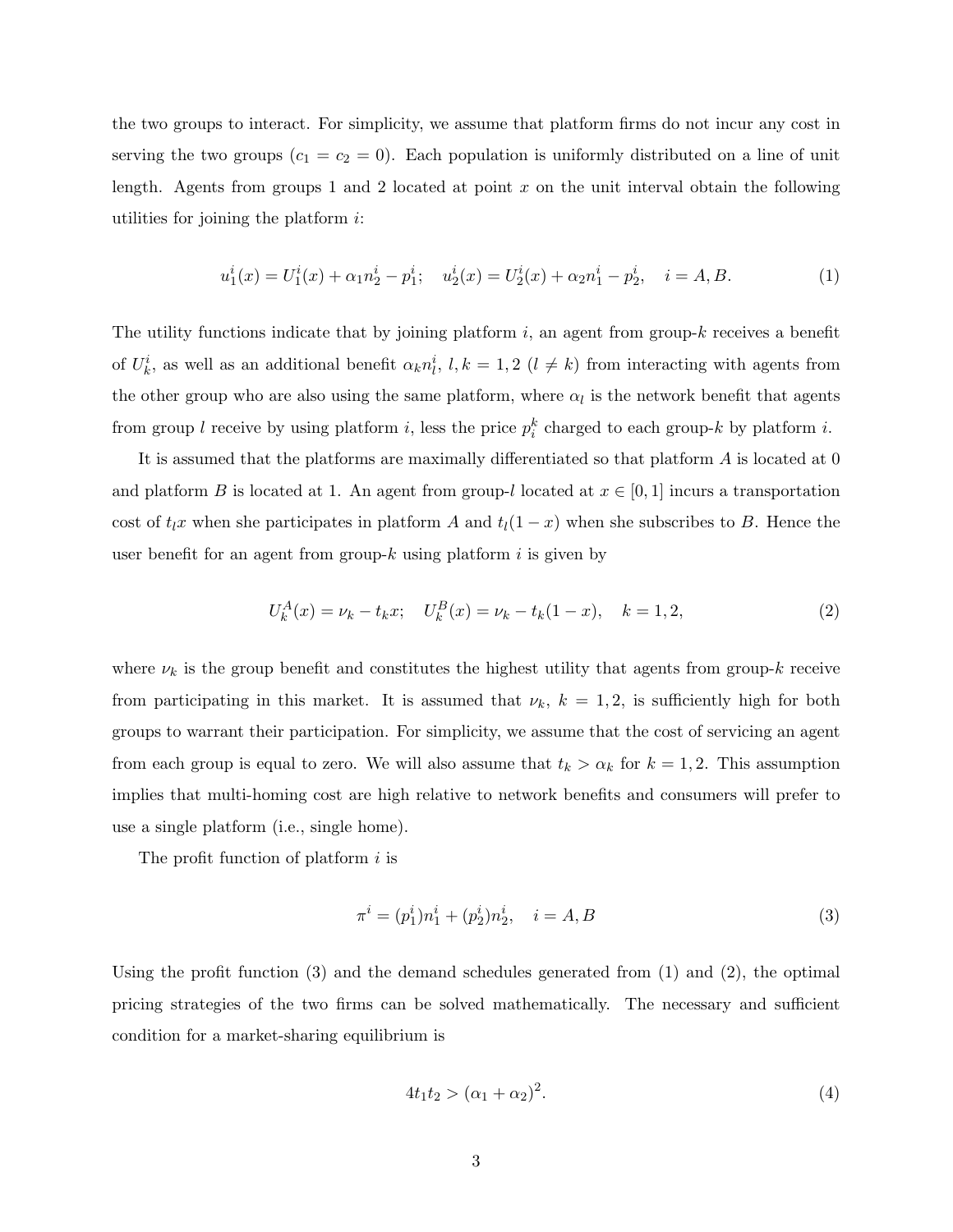With this assumption, the concavity of both platform firms' profit functions is guaranteed and there exists a unique consistent demand configuration for non-negative platform prices.<sup>1</sup>

**Proposition 1** Where  $t_l > \alpha_k$ , for  $k, l = 1, 2$  and  $k \neq l$ , the unique symmetric equilibrium prices in markets 1 and market 2 and are:

$$
p_1 = t_1 - \alpha_2; \quad p_2 = t_2 - \alpha_1. \tag{5}
$$

The profit and final demand equations for firm i can be expressed by

$$
\pi^i = \frac{t_1 + t_2 - \alpha_1 - \alpha_2}{2}, \quad i = A, B. \tag{6}
$$

and

$$
n_1^i = \frac{1}{2} + \frac{\alpha_1 (p_2^j - p_2^i) + t_2 (p_1^j - p_1^i)}{2(t_1 t_2 - \alpha_1 \alpha_2)}; \quad n_2^i = \frac{1}{2} + \frac{\alpha_2 (p_1^j - p_1^i) + t_1 (p_2^j - p_2^i)}{2(t_1 t_2 - \alpha_1 \alpha_2)},\tag{7}
$$

for  $i, j = A, B$  and  $i \neq j$ .

Equation (6) shows that equilibrium profit has a negative relationship with the network benefit parameters  $\{\alpha_1, \alpha_2\}$  and a positive relationship with transportation costs parameters  $\{t_1, t_2\}$ . As mentioned above, the cross-group externalities increase the level of competition in a two-sided market. As shown in the demand functions (7), losing market share on one side will cause a market share loss on the other side. In this sense, a platform needs to perform well on both sides of the market. Such a setting effectively intensifies competition, which leads to a fall in platform price and profit. Conversely, with product differentiation, platforms can behave like local monopolies and charge prices higher than marginal costs, hence this explains the positive relationship between transportation costs and profits. This is consistent with the argument made regarding the relationship between prices and transportation costs, which says that platforms can charge prices above marginal costs when there is product differentiation.

#### 2.1 Hypotheses

The purpose of the paper is to validate the theoretical predictions of Armstrong (2006). For this we vary the level of cross-market externalities and product differentiation and examine the comparative statics.

<sup>&</sup>lt;sup>1</sup>See Armstrong  $(2006)$  for the proof.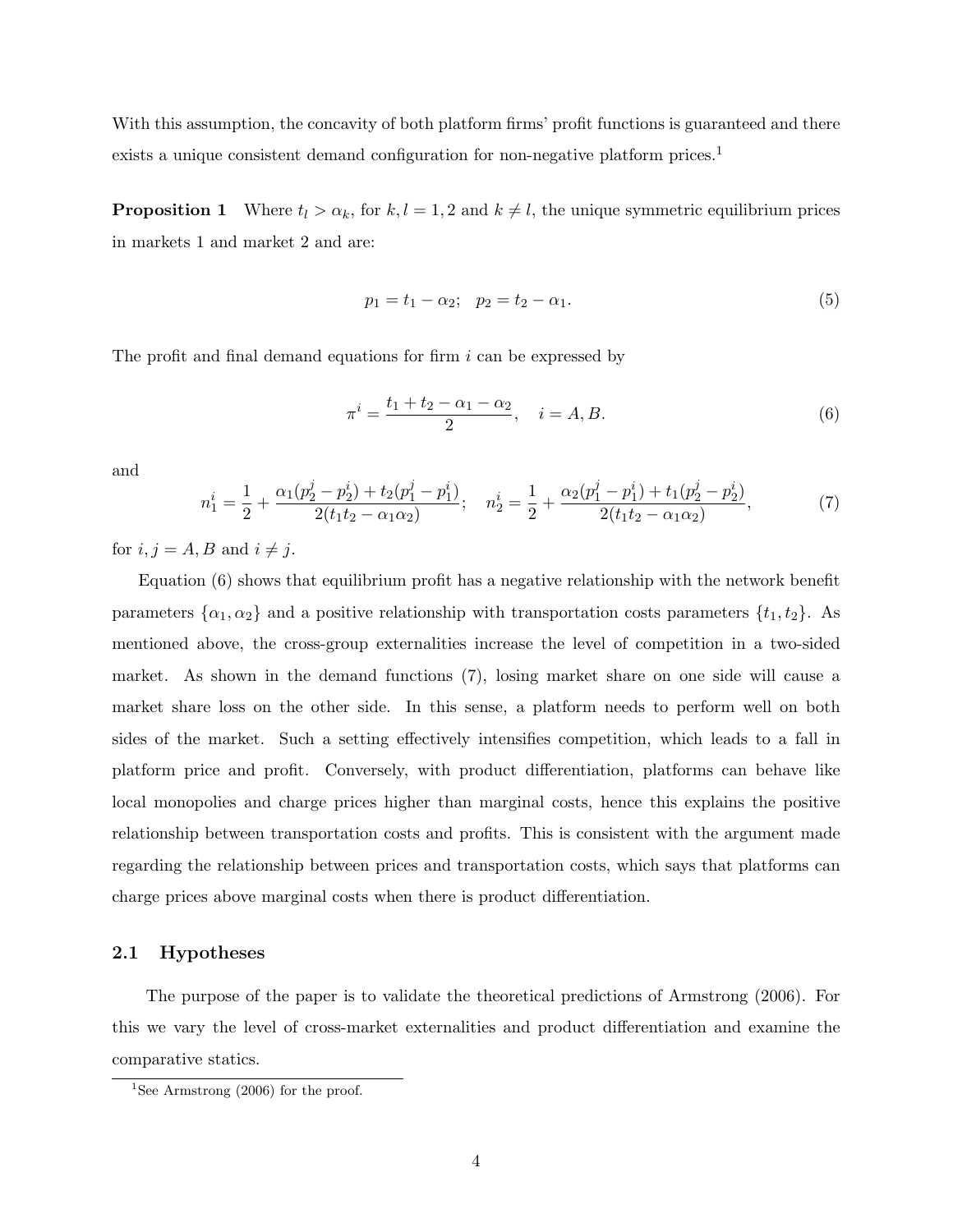To simplify the experiment, we impose asymmetry in cross-group externality effects, such that only Group 2 cares about the participation of Group 1, but not the other way around ( $\alpha_1 = 0$ and  $\alpha_2 > 0$ ). As a direct consequence, a firm's market share in Group 1 depends only on prices of both firms while Group 2 market share is endogenous to that particular firm's Group 1 market share. We vary  $\alpha_2$  across treatments to examine the effect of network benefits on prices. Besides that, as this paper is interested in the effects of product differentiation on prices, the transportation costs incurred by Group 1  $(t_1)$  agents is varied across treatments. The direct implication of positive transportation costs is that the firms cannot capture the whole market with marginal undercutting.

The main hypotheses to be tested follows the pricing equation (5) and can be outlined below:

- Hypothesis 1: The prices charged to the agents from Group 1 decrease with the level of network benefits to Group 2.
- Hypothesis 2: As the transportation costs incurred by agents from Group 1 increases, so do the prices charged to these agents for platform access.

## 3 Experimental Design

The experimental market environment consists of two platforms and two groups of consumers (Group 1 and Group 2). In line with the price-taking assumption, each group consumers of platform services are uniformly distributed along the line of unit length, with platform firms located at opposite ends of the lines. Subjects take the role of competing platform firms, simultaneously selecting prices charged to the two consumer groups. Once prices are decided (four prices in each market), market shares of each firm in both groups are calculated using demand equation (7). The prices, profits and market shares for each platform are derived using formulae in equations (5) - (6). The parameters used in each treatments and the resulting equilibrium prices and profits are summarised in Table 1.

| Treatment | No. of Subjects | Independent |       | Parameter Values |            |            |       | Predictions |       |
|-----------|-----------------|-------------|-------|------------------|------------|------------|-------|-------------|-------|
|           |                 | markets     | $t_1$ | $t_2$            | $\alpha_1$ | $a_2$      | $p_1$ | $p_2$       | $\pi$ |
| T600E400  | 20              | 5.          | 600   | 600              | $\theta$   | 400        | 200   | 600         | 400   |
| T600E200  | 20              | 5           | 600   | 600              | $\Omega$   | <b>200</b> | 400   | 600         | 500   |
| T400E400  | 20              | 5           | 400   | 600              | $\theta$   | 400        | 0     | 600         | 300   |
| T400E200  | 20              | 5           | 400   | 600              | 0          | <b>200</b> | 200   | 600         | 400   |

Table 1: Experimental design parameters and predicted prices and profits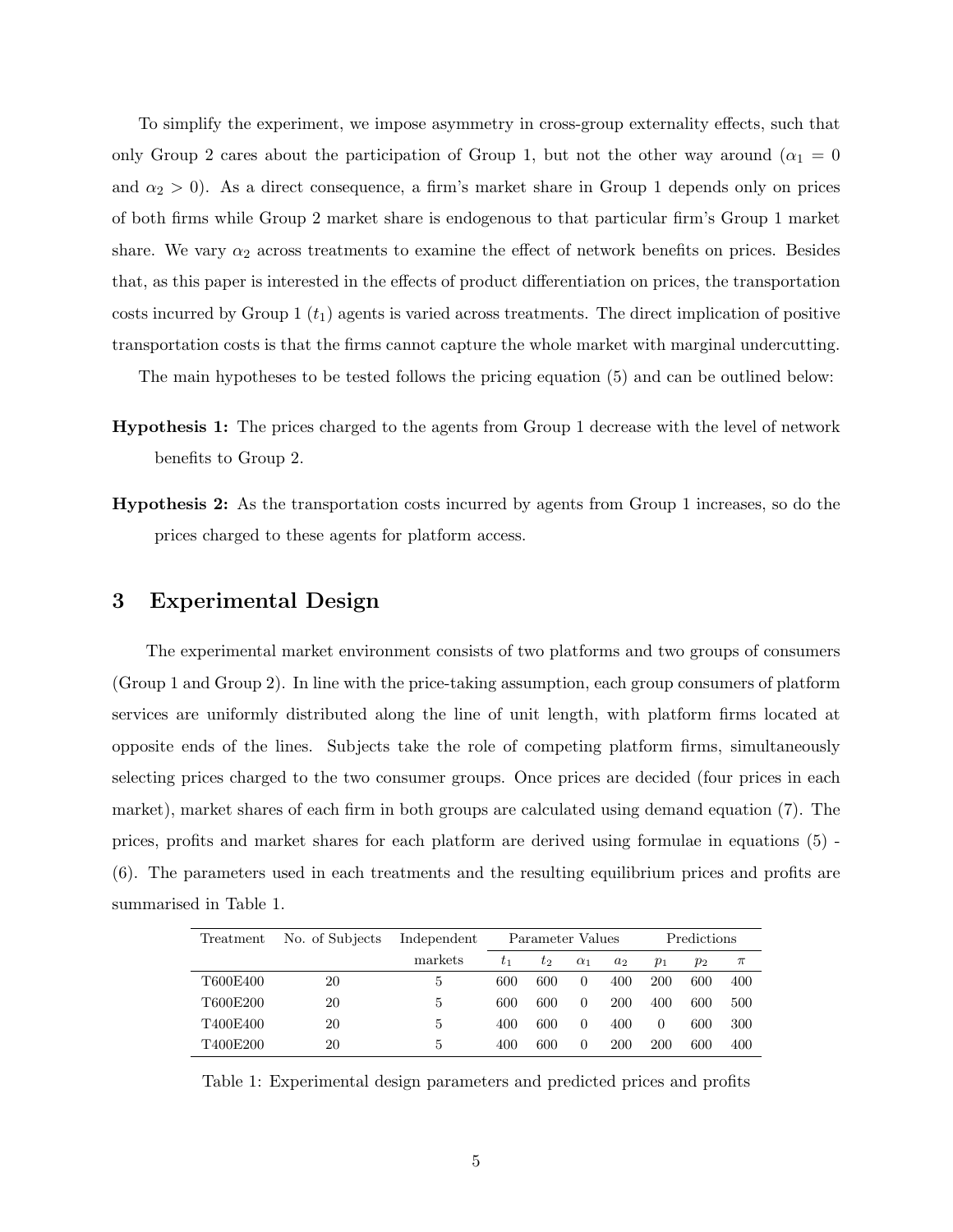The experimental sessions were run in the Experimental Economics Laboratory at the University of Queensland using an experimental interface programmed using the Java programming language. The interface was accessed by subjects online with a compatible internet browser such as Google Chrome or Safari. Programming the experiment in Java has provided a high level of flexibility in developing the experimental software, particularly in the graphical user interface design.<sup>2</sup> A total of eighty individuals, mainly undergraduate students from varied educational backgrounds, participated in the experiment. Each treatment was conducted in two separate sessions with either two or three independent matching groups, adding up to a total of five for every treatment. Each session lasted approximately 1.5 hours, with an average monetary payoff of \$23 AUD.

| <b>This Period Results</b>        |        |
|-----------------------------------|--------|
| My Group-1 Price                  | 90     |
| Other Firm's Group-1 Price        | 114    |
| My Group-2 Price                  | 360    |
| Other Firm's Group-2 Price        | 340    |
| My Group-1 Market Share           | 53     |
| Other Firm's Group-1 Market Share | 47     |
| My Group-2 Market Share           | 50.5   |
| Other Firm's Group-2 Market Share | 49.5   |
| My Profit                         | 229.5  |
| <b>Other Firm's Profit</b>        | 221.88 |
|                                   |        |

Figure 1: Feedback screen

In each matching group, there were 4 participants and they were randomly paired to form two markets. The random pairing process within each matching group was repeated in every period. This procedure was implemented to avoid collusion, which would obfuscate the effect of crossmarket externalities and consumer preferences on the pricing decisions of subjects. Subjects are allowed to set a price for each group in the interval [0,1000]. After submitting their prices, subjects are shown a feedback screen (see Figure 1) that exhibits final prices of both firms and the resulting market shares and profits. In addition, by clicking on "History" on the experimental interface

<sup>&</sup>lt;sup>2</sup>For instance, the profit calculator introduced in the present experiment would not be possible were the experiment programmed in z-Tree (Fischbacher (2007)).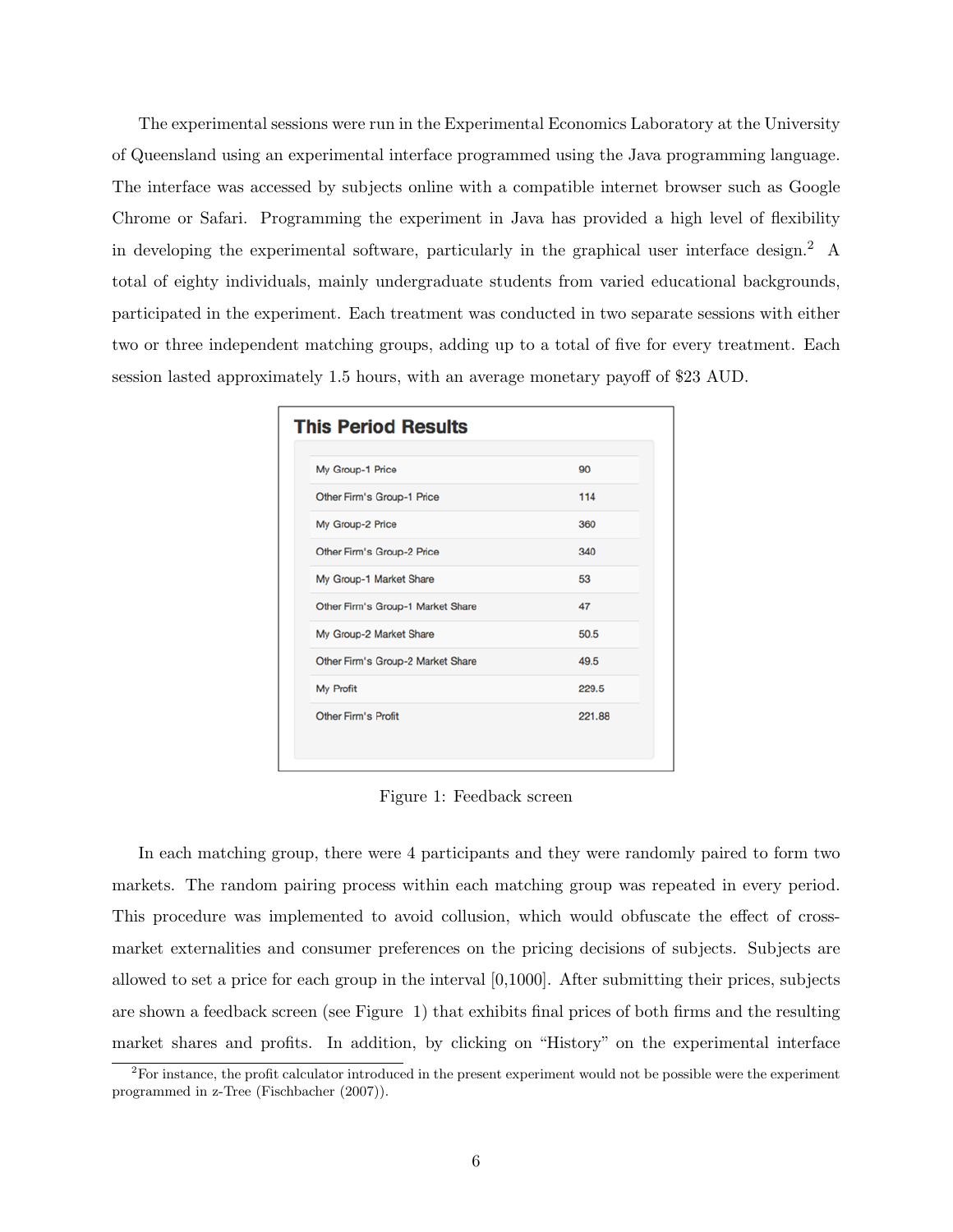screen, subjects are able to access similar information and review the results from previous periods, presented in a table form (see Figure 2).

| Suggested Time left: $00:02:36$<br><b>Submit Prices</b><br>History |                     |              |                     |              |                    |                   |                    |                   |              |              |
|--------------------------------------------------------------------|---------------------|--------------|---------------------|--------------|--------------------|-------------------|--------------------|-------------------|--------------|--------------|
|                                                                    | <b>Price 1 (\$)</b> |              | <b>Price 2 (\$)</b> |              | <b>Group 1 (%)</b> |                   | <b>Group 2 (%)</b> |                   | Profits (\$) |              |
| Period#                                                            | Me                  | <b>Rival</b> | Me                  | <b>Rival</b> | My Firm            | <b>Rival Firm</b> | <b>My Firm</b>     | <b>Rival Firm</b> | Мe           | <b>Rival</b> |
|                                                                    | 100                 | 400          | 100                 | 400          | 71.42              | 28.57             | 80.61              | 19.38             | 152.04       | 191.83       |
|                                                                    | 400                 | 300          | 400                 | 300          | 42.85              | 57.14             | 39.79              | 60.2              | 330.61       | 352.04       |
|                                                                    | 100                 | 400          | 100                 | 400          | 71.42              | 28.57             | 80.61              | 19.38             | 152.04       | 191.83       |

Figure 2: History table

During each period, subjects were provided with a profit calculator (see Figure 9), which they could access on their terminal. The profit calculator was embedded with the demand and profit equations, together with treatment-specific parameter values. The calculator was developed to assist subjects in making informed pricing decisions. By typing in fictitious prices from the two firms, subjects could simulate different combinations of prices and explore the consequences before deciding what prices they want to submit. Subjects could also adjust the prices by using the horizontal bars on the top left corner and observe in real time how the change in prices affects both firms' market shares and profits. There was no time restriction in each period, in the sense that subjects could take as much time as they wish in making their pricing decisions. However, there was a non-binding countdown timer on the screen that provided subjects with an indication of the amount of time they should be taking to submit their prices. The non-binding time limit was varied across periods, starting from 5 minutes in the first two periods, 3 minutes in period 3 to 10, and 2 minutes in period 11 to 30. Subjects had to wait for all other subjects in their session to make their decisions before moving to the next period.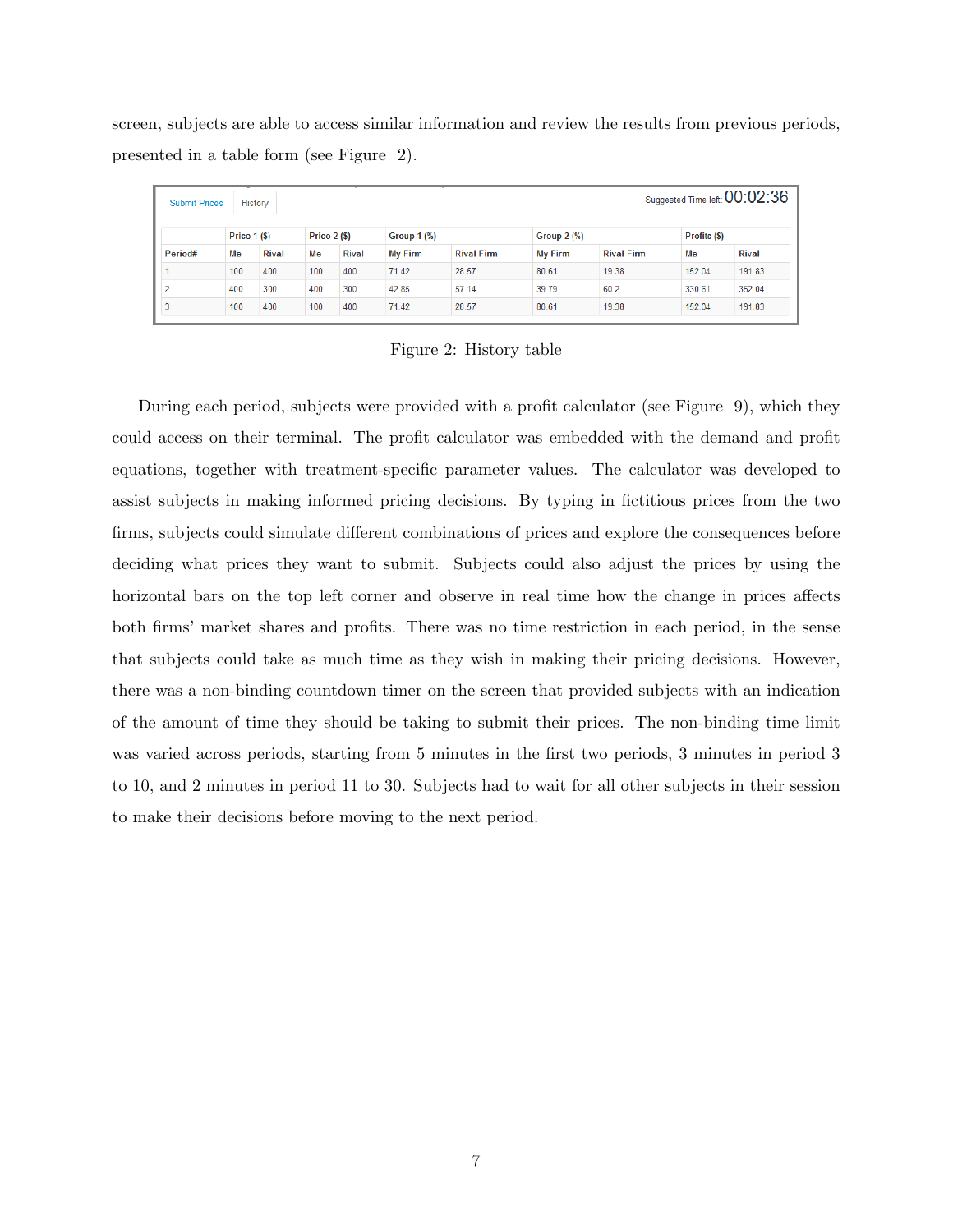| <b>Set Prices</b>                                                              |                     | <b>Market Share</b> |           |                               |
|--------------------------------------------------------------------------------|---------------------|---------------------|-----------|-------------------------------|
| My Group-1 Price                                                               | $\mathbb{S}$<br>400 | Group 1 My Firm     | 57.14     | $\%$                          |
| Other Firm's Group-1<br>Price                                                  | $\mathbb S$<br>500  | Group 1 Other Firm  | 42.85     | $\%$                          |
| My Group-2 Price                                                               | $\mathbb S$<br>500  | Group 2 My Firm     | 53.06     | $\%$                          |
| Other Firm's Group-2                                                           | $\mathbb{S}$<br>500 | Group 2 Other Firm  | 46.93     | $\%$                          |
| Price                                                                          |                     | My Profit           | \$1493.87 |                               |
|                                                                                |                     | Other Firm's Profit | \$448.97  |                               |
| <b>Submit My Final Prices (Period 4/30)</b><br><b>Submit Prices</b><br>History |                     |                     |           | Suggested Time left: 00:01:13 |
| Group-1 Price<br>$S$ 0                                                         |                     |                     |           |                               |

Figure 3: Profit calculator and submit prices screen

At the start of each session, participants were randomly allocated to a computer and were asked to sign a consent form. They were also randomly assigned into a matching group, made up of three other participants. While subjects were not informed about the identity of other group members, they were told that they would remain in the same group throughout the experiment. Subjects were provided with the instructions (See Appendix A) in printed form and on the terminal screen. The experimenter also read the instructions to the subjects prior to the start of the experiment. Participants were then given time to reread the instructions and resolve any inquiry privately with the experimenter. Subjects were then given a short quiz to ensure that every subject understood the instructions before the experiment commenced.

The experiment ran for 30 identical periods, where in each period the subjects would play the game with a participant randomly chosen from their respective matching group. The exchange rate between *Denar* (the experimental currency) and Australian dollar, was 15 Denar = 1 AUD. One of the 30 periods were selected at the end of the experiment and subjects were reimbursed privately based on their profits earned in this particular period. Subjects were told that the time limit was not binding, but were advised to abide to the suggested time. At the end of the session an informational questionnaire was conducted (See Appendix B).

The experimental setting was explained to subjects using neutral terms such as "Group 1" and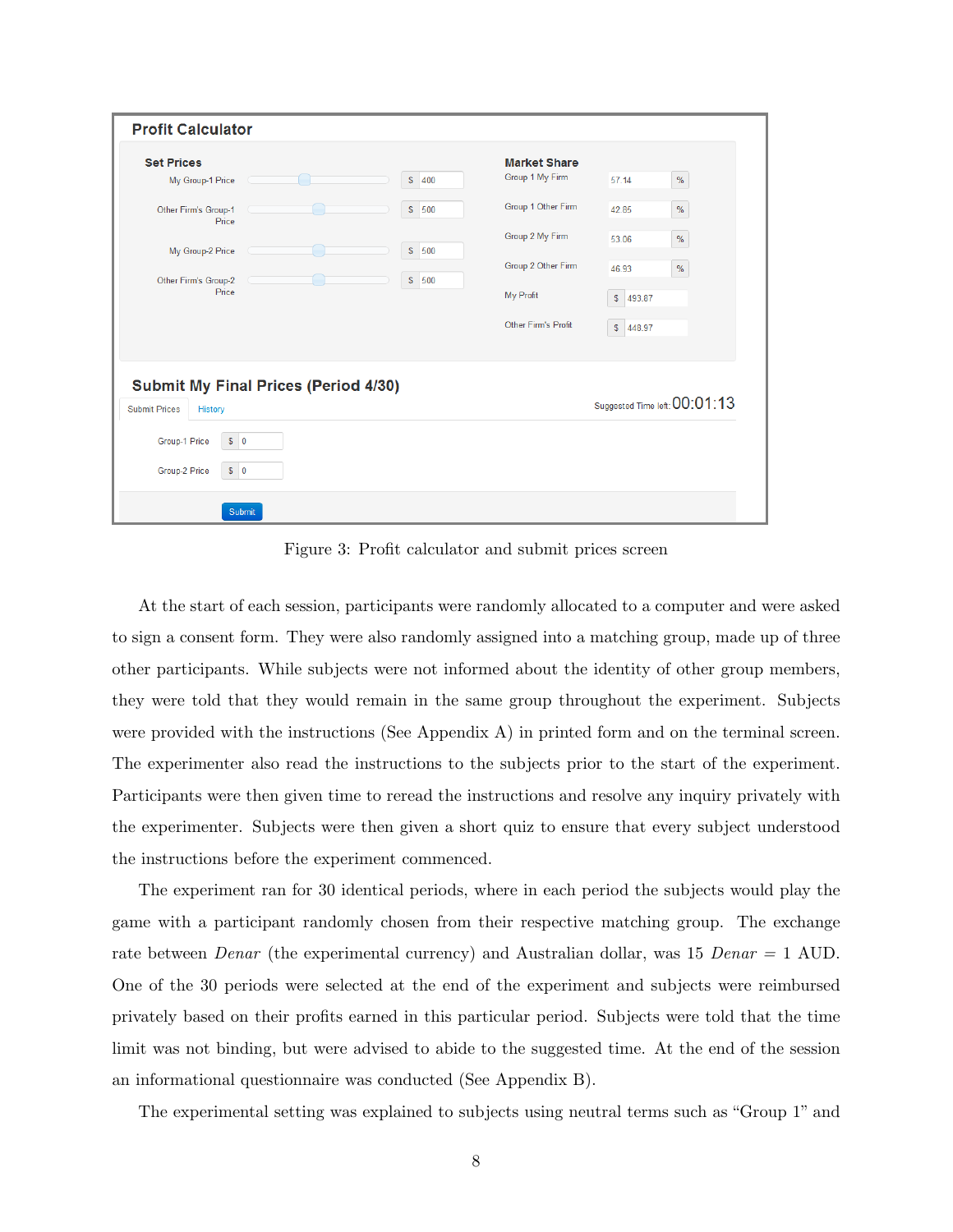"Group 2", complemented by a market example of two local newspaper publishers dealing with advertisers and newspaper readers. To explain the Hotelling specification, subjects were told that each member from the two groups has their own preferences, hence even in the case where a firm offers a relatively low price for one of the groups, there might be some members who still prefer to purchase from the other firm with the higher price depending on the actual price difference. In the instructions, details of the parameter values were presented in the form of comparative statics. During the experiment subjects were not explicitly informed about these formulas; however they were provided with the profit calculator to calculate market shares and profits, that performs those tasks.

## 4 Results

This section focuses on the development of Group 1 and Group 2 prices in the experiment. Treatment effects are examined with a Wilcoxon-Mann-Whitney test using the averages of an independent matching group as the unit of observation and data from Periods 6-30. The reported p-values are one-sided, unless otherwise noted.

Recall that based on the theoretical predictions (see Table 1), the prices charged to Group 2,  $p_2$ , should not differ between treatments. This is because changes in the transportation cost  $t_1$ and the cross-market externality  $\alpha_2$  are expected to impact only  $p_1$ . Figure 4 plots the median of Group 1 prices over the 30 periods for each treatment<sup>3</sup>.

The average prices in all treatments experience an initial decline, then gradually settle on a steady state. The initial price adjustment (Periods 1-6) can be interpreted as subjects learning and familiarising themselves with the experiment. As the prices for Group 1 become increasingly stable, the price dispersion across treatments becomes more visible. This is evidenced by the average Group 1 prices across all treatments, which ranged between [29,370] Denar in periods 6 to 30. According to the theory, the equilibrium Group 1 price is 400 Denar for T600E200, 200 Denar for T600E400 and T400E200, and 0 Denar for T400E400. While, the ordinal ranking of each treatment's Group 1 price is found to be consistent with the theoretical model, the actual values are not.

<sup>&</sup>lt;sup>3</sup>While we use the median price in the following analysis the results do not change qualitatively if we instead use the mean. Generally, mean prices are higher than the median prices as some subjects did attempt to collude. Recall that subjects set prices between [0,1000] Denar and there exists a straightforward cooperative outcome which involves both firms charging the maximum price to the two groups of agents.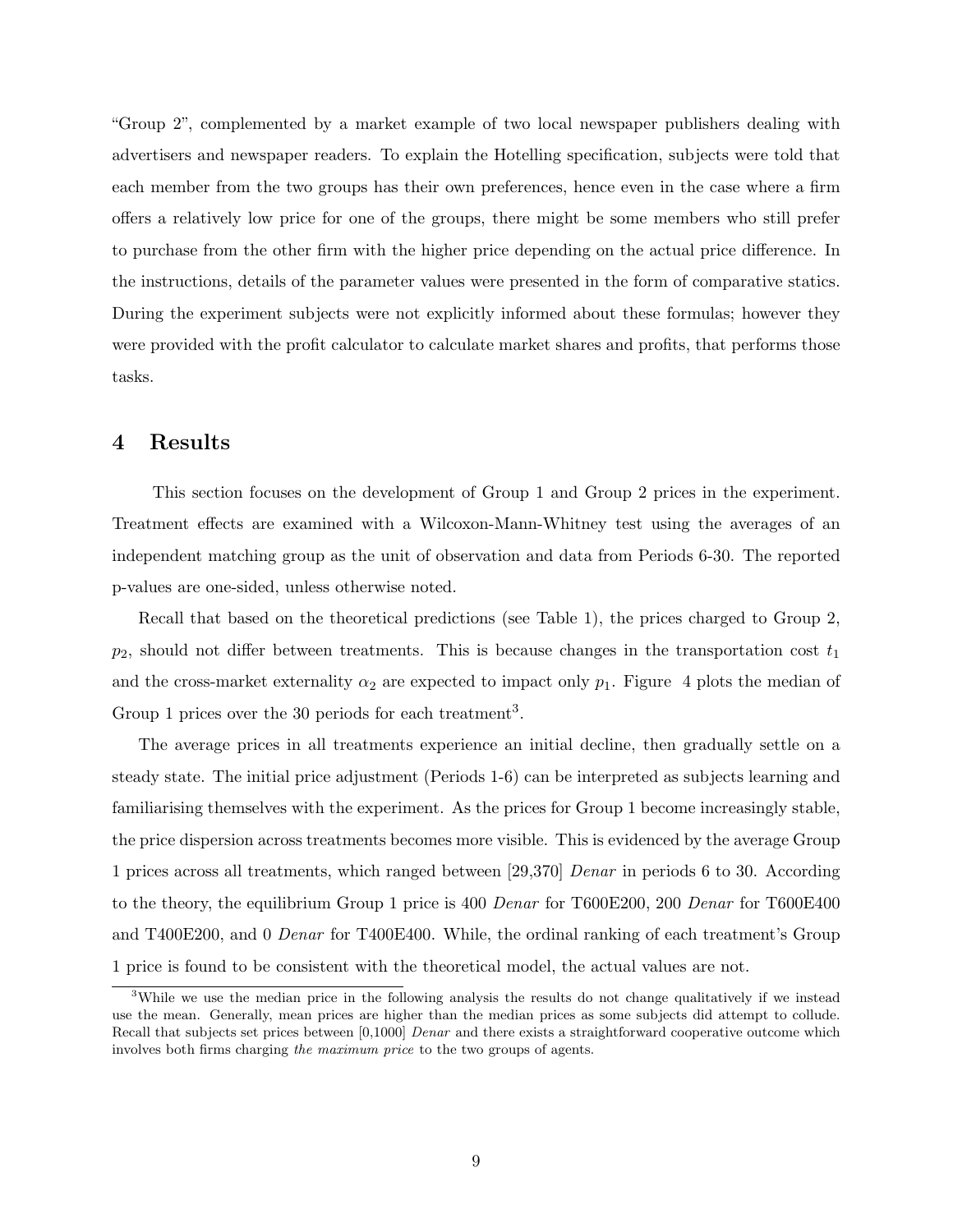

Figure 4: Group 1 prices over time

Result 1 As the transportation costs incurred by agents from Group 1 increases, so do the prices charged to these agents for platform access.

Average Group 1 prices in T600E200 (328.3 Denars) are significantly higher than in T400E200 (191.2 Denars;  $p$ -value =0.076). Similarly, average Group 1 prices in T600E400 (194.9 Denars) are higher than in T400E400 (69.5 Denars;  $p$ -value =0.028). Overall, these statistical results are in line with the comparative statics predictions of Armstrong (2006), that higher transportation costs lead to higher prices.

Result 2 The prices charged to the agents from Group 1 decrease with the level of network benefits to Group 2, in which the benefits are generated from the participation of Group 1 agents.

Average Group 1 prices in T600E200 (328.3 Denars) are significantly higher than in T600E400 (194.9 Denars;  $p$ -value =0.047). Similarly, average Group 1 prices in T400E200 (191.2 Denars) are significantly higher than in T400E400 (69.5 Denars;  $p$ -value =0.036). Again, these results are in line with the comparative statics predictions of Armstrong (2006), that higher network benefits provided by a group lead to lower prices for that group.

Figure 5 displays the average prices for Group 2 across all treatments for each time period of the experiment. Firstly, when comparing Group 1 and Group 2 prices it can be seen that the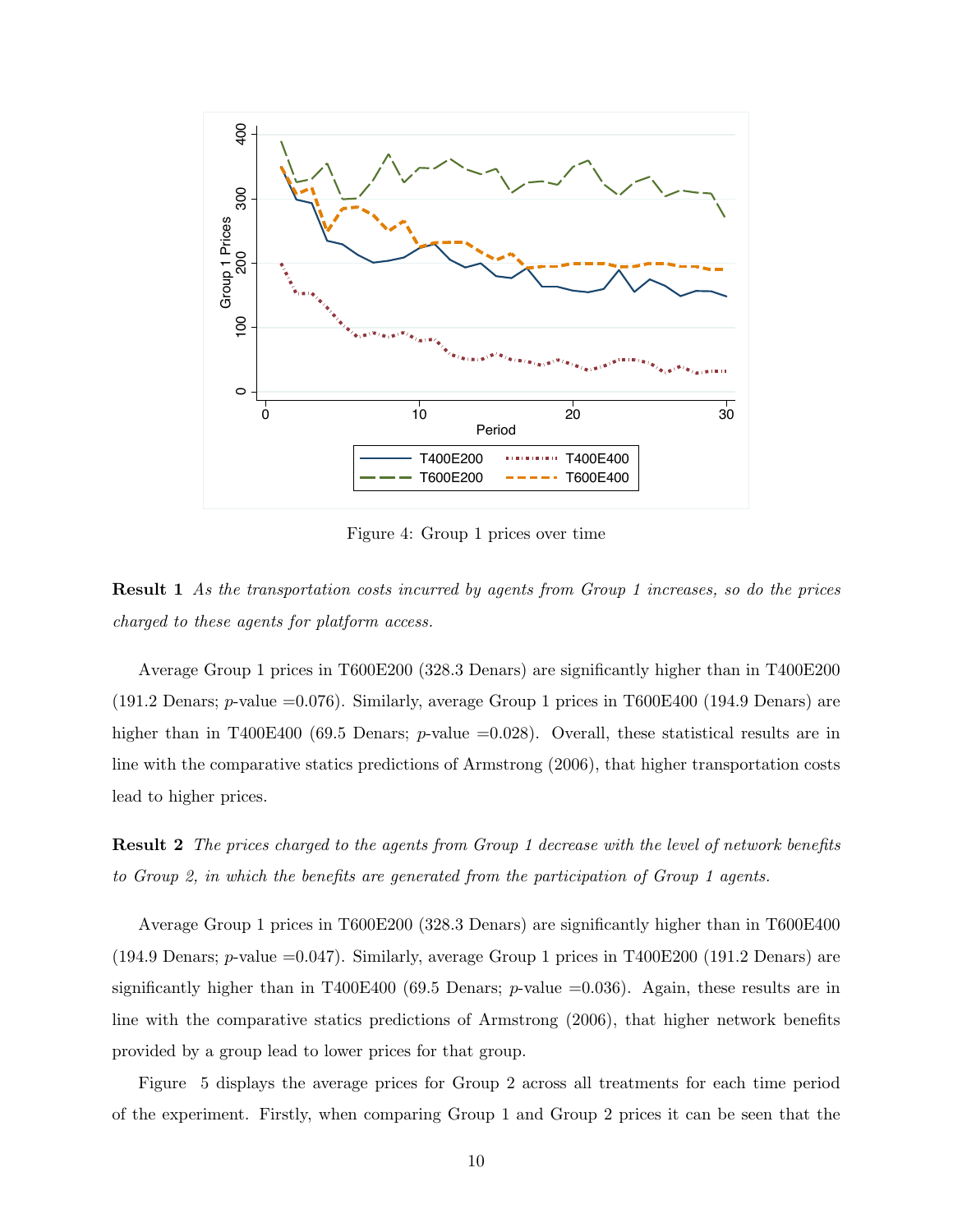subjects are charging relatively higher prices to Group 2 consumers, on average. This is in line with the theory, which predicts higher prices charged to Group 2 consumers. The graphs also indicate that the price difference between treatments is smaller in Group 2 relative to the first consumer group. In this context, the prices are found to be closer to each other in absolute terms over the 30 periods.



Figure 5: Median Group 2 prices over time

The average Group 2 price is 522.6 Denars in T600E400, 447.3 Denars in T600E200, 440.2 Denars in T400E400, and 467.7 Denars in T400E200. The average Group 2 prices in all treatments do not significantly differ from each other (for all treatment comparisons  $p$ -values  $> 0.15$ , twosided). The statistical results indicate that the pricing behaviour of firms is consistent with the comparative statics predictions of the underlying theoretical model. Note that the theory predicts a uniform equilibrium price of 600 Denar for Group 2 across all treatments. As shown in Figure 5, each treatment's average Group 2 price is significantly below this expectation (p-values < 0.05, two-sided), exhibiting no signs of convergence to the predicted price. Furthermore, it seems that T600E400's average Group 2 price is consistently above its counterpart in other treatments, while the remaining treatments are overlapping with each other for the most part of the experiment. These observations therefore depart from the predicted prices for Group 2 reported in Table 1.

To illustrate the heterogeneity in pricing within treatments, Figure 6 displays the average posted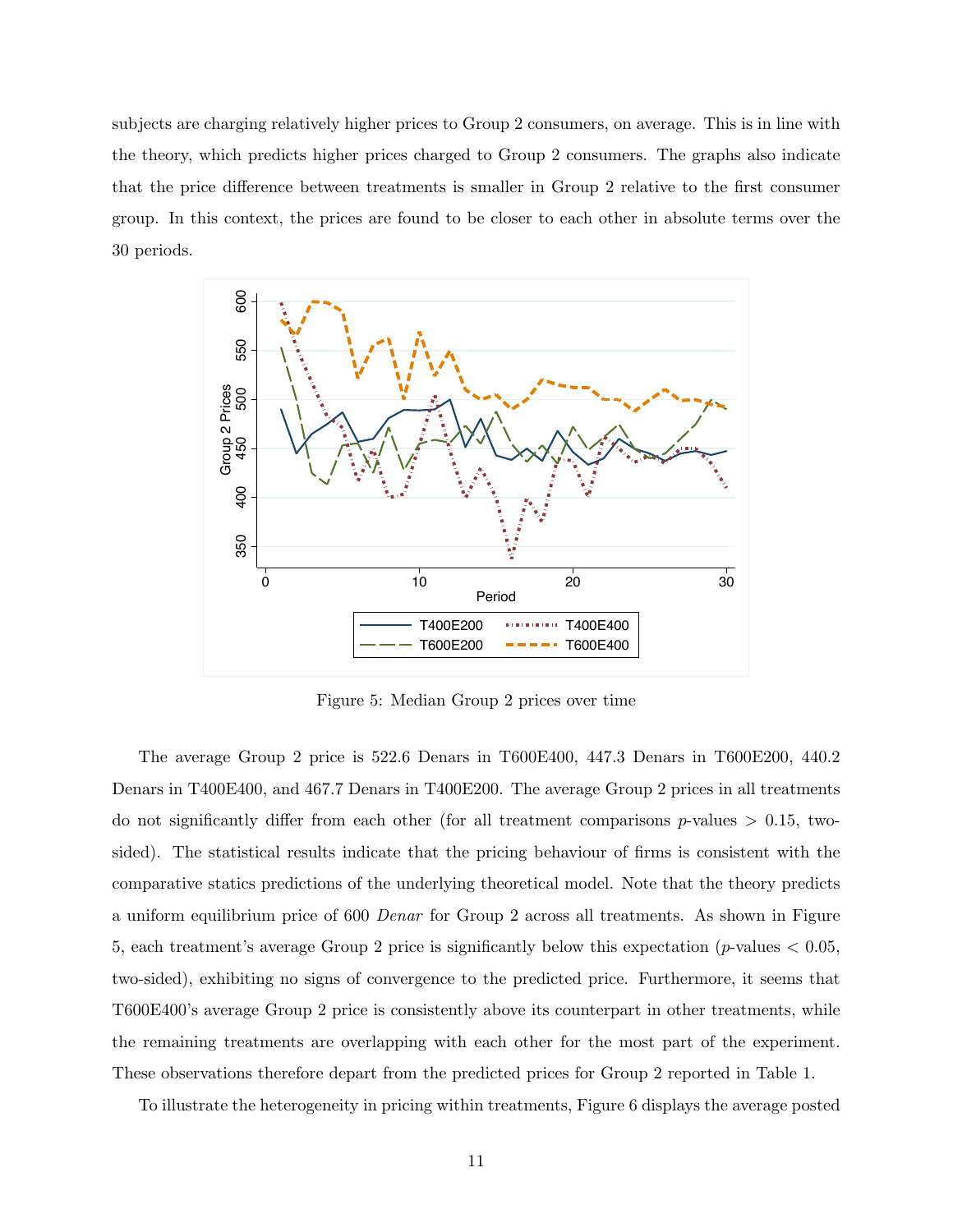prices for Group 1 and Group 2 at the individual matching group level. The prices exhibit behaviour that is substantially different from each other even within the same treatment.



Figure 6: Median posted Group 1 and Group 2 prices (matching group level)

Up to this point, the model in Section 2 has not been formally assessed for its performance in predicting the equilibrium prices and the magnitude of treatment effects on the prices. In fact, while the prices behave in accordance with the theory, in terms of whether they rise or fall in response to varying treatments, Fig. 4 and 5 indicate that the average prices in treatments do not necessarily converge to their predicted values. For instance, the average Group 1 price in T600E200 is found to deviate from its predicted price of 400 Denar. Likewise, the results from other treatments also display a similar pattern. This observation is expressed in the following result:

Result 3 The effects of both transportation costs and network benefits on market prices were consistent with the relationships suggested in Armstrong (2006). However, the magnitude of both relationships was less than the unit (one to one) relationship implied by the theory.

To have a deeper understanding of why this happens, a random effects regression with Group 1 price as the dependent variable is conducted (see Table 2). The random effects model is chosen as it allows for identification of explanatory variables which do not vary over each period, as opposed to the fixed effects model which eliminates such factors. Also, four variants of the random effects model are estimated. The first column results are derived from the general model which includes all possible explanatory variables. In Column 2, the variables found insignificant in the first attempt are eliminated unless the theory suggests otherwise. Column 3 adopts robust standard errors clustered at independent group level since observations are likely to correlate within matching groups. The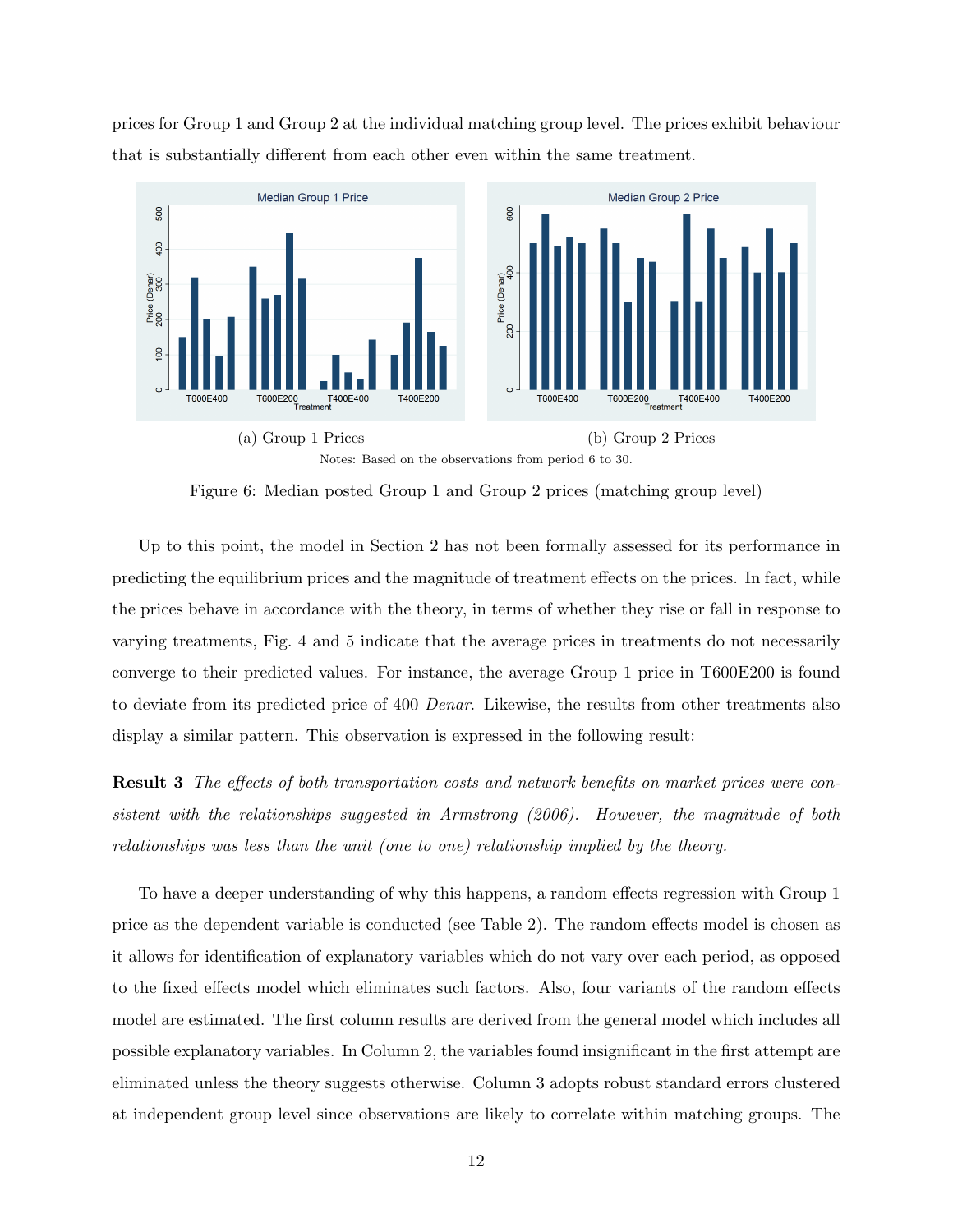last column is identical to Column 3 other than it is based on the observations from period 26 to 30. The results from Columns 3 and 4 are taken as the most accurate estimates for the analysis purposes. This approach will be applied throughout this section.

|                                       | (1)         | (2)                 | $(3)^+$                             | $(4)^{+\overline{\#}}$ |
|---------------------------------------|-------------|---------------------|-------------------------------------|------------------------|
| Constant                              | 126.080     | 67.587              | 67.587                              | 35.700                 |
|                                       | (117.626)   |                     | $(77.239)$ $(116.670)$              | (100.174)              |
| Group 1 transport costs $(t_1)$       | $0.757***$  | $0.765***$          | $0.765***$                          | $0.682***$             |
|                                       |             | $(0.135)$ $(0.129)$ | (0.169)                             | (0.148)                |
| Group 2 network benefits $(\alpha_2)$ | $-0.478***$ | $-0.504***$         | $-0.504***$                         | $-0.599***$            |
|                                       |             | $(0.132)$ $(0.129)$ | (0.169)                             | (0.148)                |
| Period                                |             |                     | $-4.534***$ $-4.542***$ $-4.542***$ | $-3.746$               |
|                                       |             |                     | $(0.345)$ $(0.344)$ $(1.535)$       | (2.241)                |
| Time                                  | $-0.266***$ | $-0.269***$         | $-0.269$                            |                        |
|                                       | (0.067)     | (0.067)             | (0.180)                             |                        |
| Gender                                | $-16.554$   |                     |                                     |                        |
|                                       | (26.827)    |                     |                                     |                        |
| Age                                   | $-1.912$    |                     |                                     |                        |
|                                       | (3.484)     |                     |                                     |                        |
| Max market share                      | $-64.653$   |                     |                                     |                        |
|                                       | (44.162)    |                     |                                     |                        |
| Higher profit                         | $-26.116$   |                     |                                     |                        |
|                                       | (30.672)    |                     |                                     |                        |
| Others                                | 42.474      |                     |                                     |                        |
|                                       | (61.488)    |                     |                                     |                        |
| $#$ of observations                   | 2000        | 2000                | 2000                                | 400                    |

Table 2: Group 1 price regression estimates

Notes: Linear regression with subject random effects;

<sup>+</sup> indicates standard errors clustered at independent group level.

<sup>∗</sup> indicates statistical significance at 10%; ∗∗ at 5%; ∗∗∗ at 1%.

Time refers to the amount of time taken (in seconds) for the subject to submit prices

Max profit (base case), Max market share, Higher profit and Others are strategy dummy variables chosen by the subject.  $#Period > 25$ 

In the post-experiment questionnaire, subjects are asked to describe their strategies by choosing one of the followings: maximise profit; maximise market shares; earn a higher profit than opponent; or others. As illustrated in Column 1, with "maximise profit" strategy being the base case, the coefficient estimate of other strategy dummies are statistically insignificant, meaning that these strategies do not significantly affect how subjects select their prices for Group 1. Similarly, the constant term, Age and Gender variables are also not significant. Column 1 indicates that the Group 1 prices are significantly affected by variables *Group 1 transport costs, Group 2 network* benefits, Period and Time. Nevertheless, the use of robust standard errors means that the Time variable becomes insignificant (p-val=0.135) as shown in Column 3. Likewise, in the model based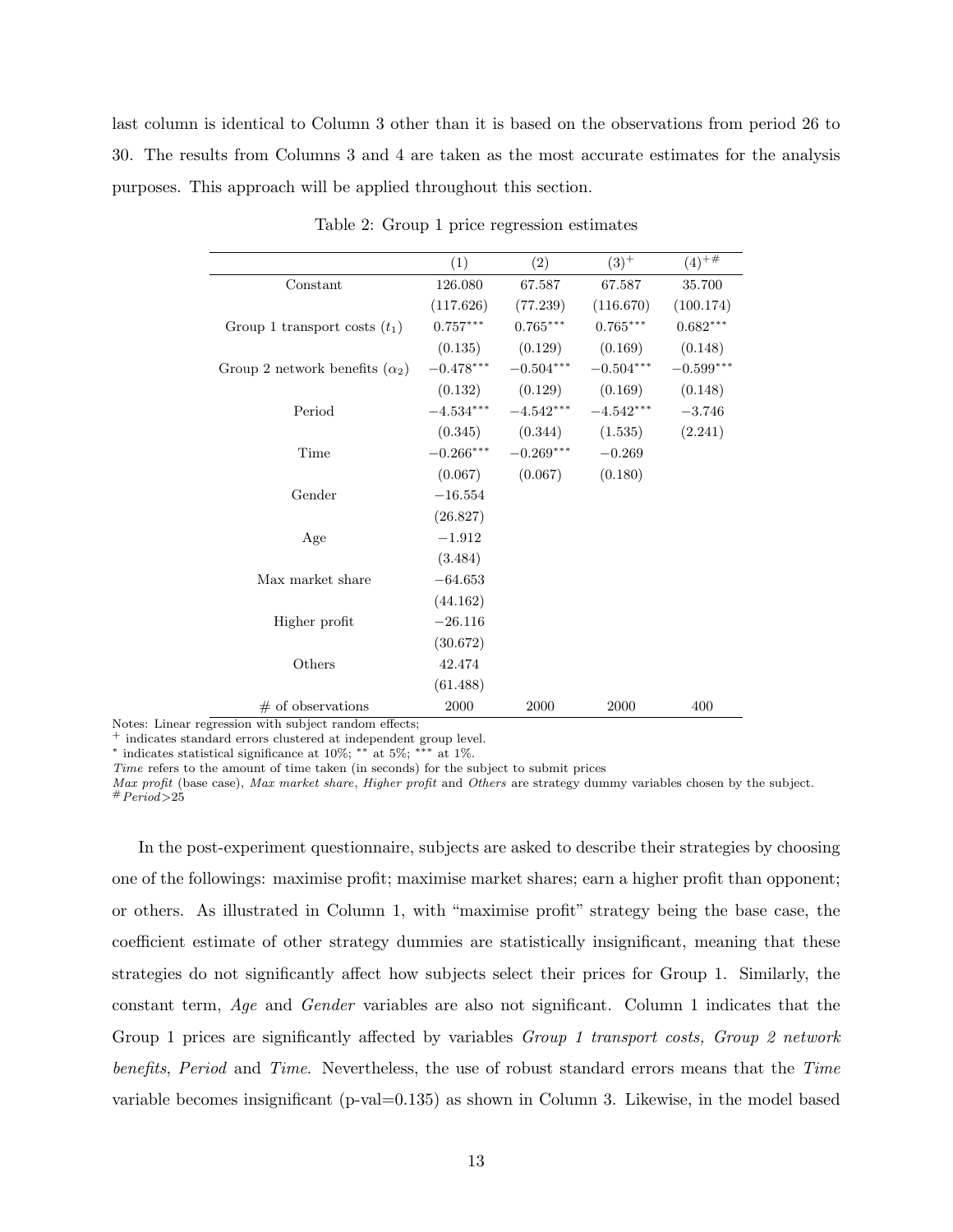on the observations from period 26 to 30, the Period variable is considered insignificant at 10% level of significance (p-val=0.095). This coincides with Fig.4 which suggests that the average Group 1 prices become increasingly stable towards the end of the experiment.

Columns 3 and 4 indicate that Group 1 prices are positively affected by Group 1 transport costs variable while negatively affected by Group 2 network benefits. In absolute terms, the point estimate for  $t_1$  is greater than the  $\alpha_2$  parameter, although they are not statistically different (p-val=0.892) based on Column 3). Recall that in Section 3, the equilibrium prices reveal that the Group 1 transport costs and Group 2 network benefits variables have a respective theoretical marginal effect on the Group 1 price of "1" and "-1". Clearly, this is not the case exhibited by the point estimates in the last two columns. Moreover, using Column 4 results, it is found that the 95% confidence intervals for both variables do not include their respective theoretical marginal effects, implying that these parameter values significantly differ from the theoretical benchmark.

|                                       | (1)           | (2)          | $(3)^{+}$                | $(4)^{+\,\overline{\#}}$ |
|---------------------------------------|---------------|--------------|--------------------------|--------------------------|
| Constant                              | 271.230**     | 373.965***   | $373.965^{\ast\ast\ast}$ | 387.306***               |
|                                       | (107.372)     | (73.023)     | (73.058)                 | (88.818)                 |
| Group 1 transport costs $(t_1)$       | 0.217         | 0.192        | 0.192                    | 0.098                    |
|                                       | (0.123)       | (0.121)      | (0.173)                  | (0.195)                  |
| Group 2 network benefits $(\alpha_2)$ | $0.202\,$     | 0.218        | 0.218                    | 0.209                    |
|                                       | (0.121)       | (0.120)      | (0.182)                  | (0.196)                  |
| Period                                | $-1.714***$   | $-1.580***$  | $-1.580$                 | $-1.116$                 |
|                                       | (0.359)       | (0.324)      | (1.189)                  | (2.292)                  |
| Time                                  | $-0.061$      |              |                          |                          |
|                                       | (0.070)       |              |                          |                          |
| Gender                                | $-9.060$      |              |                          |                          |
|                                       | (24.467)      |              |                          |                          |
| Age                                   | 4.712         |              |                          |                          |
|                                       | (3.177)       |              |                          |                          |
| Max market share                      | $-102.189***$ | $-111.740**$ | $-111.740*$              | $-91.309*$               |
|                                       | (40.275)      | (39.550)     | (51.832)                 | (45.488)                 |
| Higher profit                         | $-81.490***$  | $-92.262***$ | $-92.262***$             | $-79.429***$             |
|                                       | (27.973)      | (26.765)     | (22.518)                 | (27.508)                 |
| Others                                | $-33.563$     | $-26.014$    | $-26.014$                | $-23.052$                |
|                                       | (56.080)      | (55.534)     | (76.045)                 | (76.742)                 |
| $#$ of observations                   | 2000          | 2000         | 2000                     | 400                      |

Table 3: Group 2 price regression estimates

Notes: Linear regression with subject random effects;

<sup>+</sup> indicates standard errors clustered at independent group level.

<sup>∗</sup> indicates statistical significance at 10%; ∗∗ indicates statistical significance at 5%;

∗∗∗ indicates statistical significance at 1%.

Time refers to the amount of time taken (in seconds) for the subject to submit prices

Max profit (base case), Max market share, Higher profit and Others are strategy dummy variables chosen by the subject.  $#Period > 25$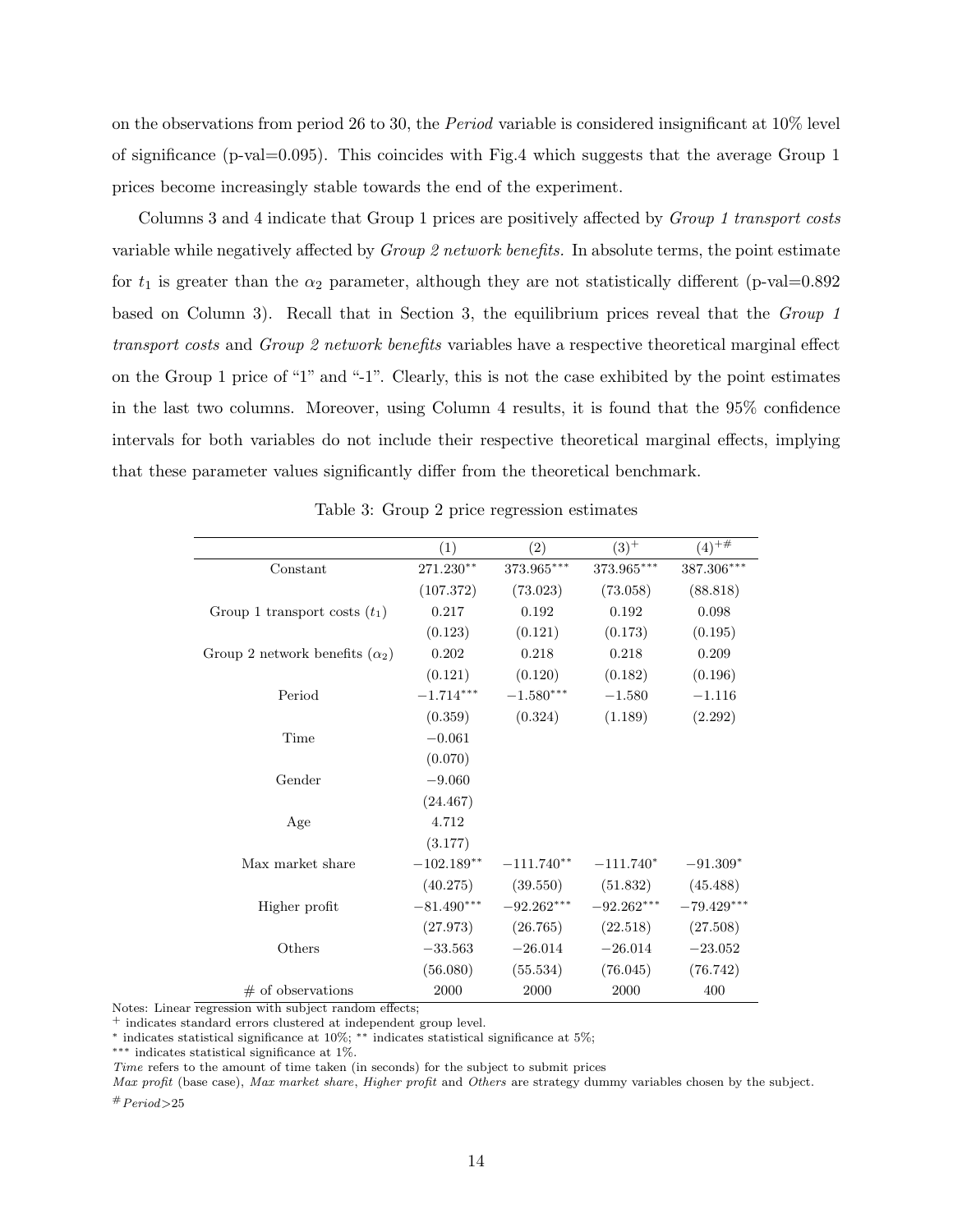Table 3 reports random effects regression results regarding Group 2 prices. The variables *Group* 1 transport costs and Group 2 network benefits do not have a significant impact on Group 2 prices, and this is in line with the theory. Furthermore, in Table 3 the dummy variables Max market share and *Higher profit* remain significant even when robust standard errors are used. This suggest that subjects choosing one of these strategies will post Group 2 prices that are significantly lower than subjects who described themselves as profit maximisers. This implies that subjects' strategies do affect their behaviour during the experiment, potentially causing the results to deviate from the equilibrium outcome. This leads to the following result

Result 4 Subjects that did not describe themselves as profit maximisers in the experiment set Group 2 prices significantly lower than those who did.

### 4.1 Profits

According to the theory, the equilibrium profit is 500 Denar for T600E200, 400 Denar for T600E400 and T400E200, and 300 Denar for T400E400. Fig. 7 illustrates the development of average firms' profits across periods. First, it is no surprise that the average profits have not converged to their equilibrium predictions given the preceding discussion regarding the observed prices. Firms in T600E200 earn the highest profits on average, followed by T600E400, T400E200 and T400E400.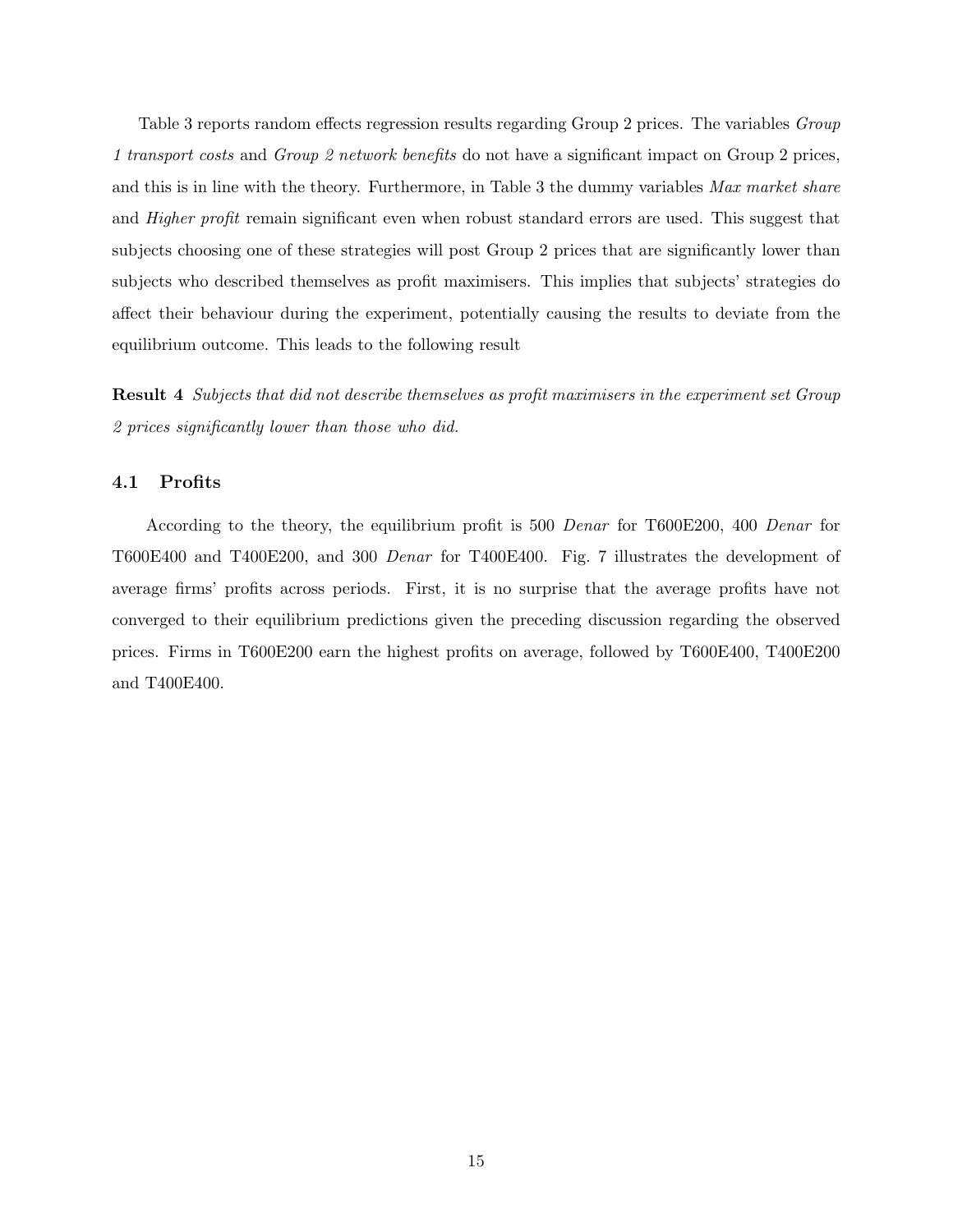

Figure 7: Average Profit (median)

Theoretically, the equilibrium profit is negatively affected by the network benefits parameters and positively affected by the transportation costs parameters. Recall that the difference between T600E400 and T600E200 falls on their respective  $\alpha_2$  parameter values. Similarly, this applies to the treatment pair T400E400 and T400E200. Nevertheless, the average profits in T600E400 and T600E200 are not significantly different. Conversely, firms in T400E200 are found to earn a higher profit than those in T400E400 (p-val= $0.076$ ).

Likewise, treatments T600E400 and T400E400 differ in their parameter value of  $t_1$ , with the former having a larger Group 1 transportation cost parameter. T600E200 and T400E200 can be separated by the same aspect. As indicated by the results, there is no significant difference in firms' profits between T600E200 and T400E200 (p-val=0.347) while median profit in T600E400 are significantly larger than  $T400E400$  (p-val $=0.047$ ). Therefore, it cannot be concluded that the relationships specified by the theory are observed in the experiment.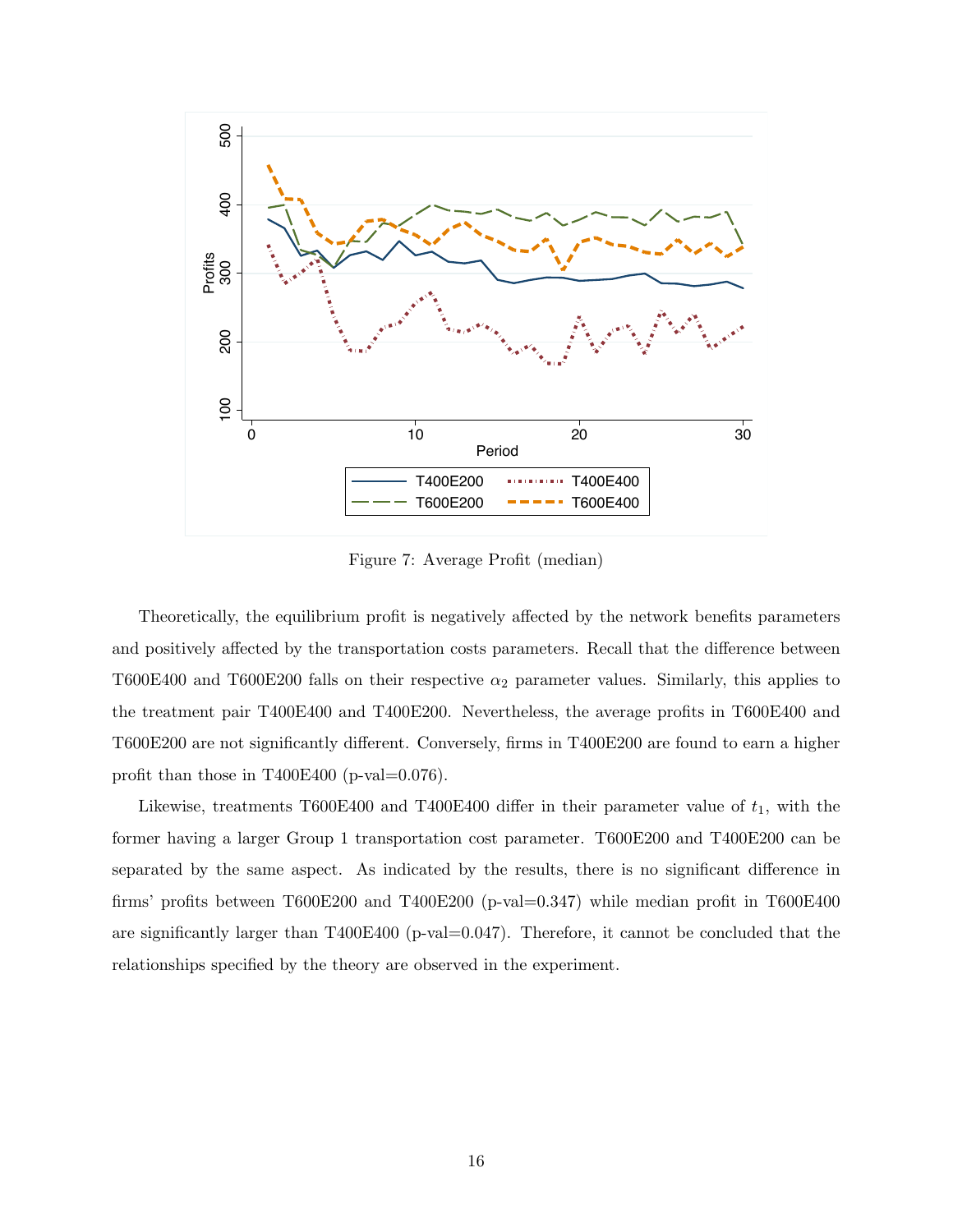|                                       | (1)         | $\left( 2\right)$ | $(3)^+$    | $(4)^{+\overline{\#}}$ |
|---------------------------------------|-------------|-------------------|------------|------------------------|
| Constant                              | 115.841     | $177.083***$      | 177.083**  | $187.390**$            |
|                                       | (70.134)    | (47.732)          | (39.462)   | (83.232)               |
| Group 1 transport costs $(t_1)$       | $0.433***$  | $0.421***$        | $0.421***$ | $0.385***$             |
|                                       | (0.080)     | (0.079)           | (0.148)    | (0.155)                |
| Group 2 network benefits $(\alpha_2)$ | $-0.203**$  | $-0.215***$       | $-0.215$   | $-0.234$               |
|                                       | (0.078)     | (0.079)           | (0.145)    | (0.159)                |
| Period                                | $-1.064***$ | $-1.079***$       | $-1.079$   | $-1.880$               |
|                                       | (0.350)     | (0.349)           | (1.043)    | (2.127)                |
| Time                                  | $0.208***$  | $0.201***$        | $0.201**$  | 0.111                  |
|                                       | (0.068)     | (0.068)           | (0.07)     | (0.131)                |
| Gender                                | 2.547       |                   |            |                        |
|                                       | (2.065)     |                   |            |                        |
| Age                                   | 2.547       |                   |            |                        |
|                                       | (2.065)     |                   |            |                        |
| Max market share                      | $-30.195$   |                   |            |                        |
|                                       | (26.179)    |                   |            |                        |
| Higher profit                         | $-10.327$   |                   |            |                        |
|                                       | (36.464)    |                   |            |                        |
| Others                                | 53.625      |                   |            |                        |
|                                       | (36.464)    |                   |            |                        |
| $#$ of observations                   | 2000        | 2000              | 2000       | 400                    |

Table 4: Firm's profit regression estimates

Notes: Linear regression with subject random effects;

<sup>+</sup> indicates standard errors clustered at independent group level.

 $*$  indicates statistical significance at 10%;  $**$  at 5%;  $***$  at 1%.

Time refers to the amount of time taken (in seconds) for the subject to submit prices

Max profit (base case), Max market share, Higher profit and Others are strategy dummy variables chosen by the subject.  $#Period > 25$ 

To further the investigation on this matter, a regression analysis on firm's profit is conducted (see Table 4). As noted previously, the variables  $t_2$  and  $\alpha_1$  cannot be included into the model as explanatory variables as they are fixed across treatments throughout the experiment. Hence, the effects of these variables are expected to fall into the constant term. In Column 1, while the strategy dummy variables are considered insignificant, the coefficient estimate of Max market share and Higher profit suggest that subjects adopting such strategies earn a lower profit as compared to profit maximising subjects. Besides that, the constant term is significant in Columns 3 and 4, which is in line with expectation. Interestingly, Column 3 illustrates that the Time variable has significant explanatory power (p-value=0.004), implying that subjects who took a longer time in making their pricing decisions subsequently earned a higher profit.

According to the comparative statics, the respective theoretical marginal effects of Group 1 transportation costs and Group 2 network benefits on a firm's profit are "0.5" and "-0.5". Never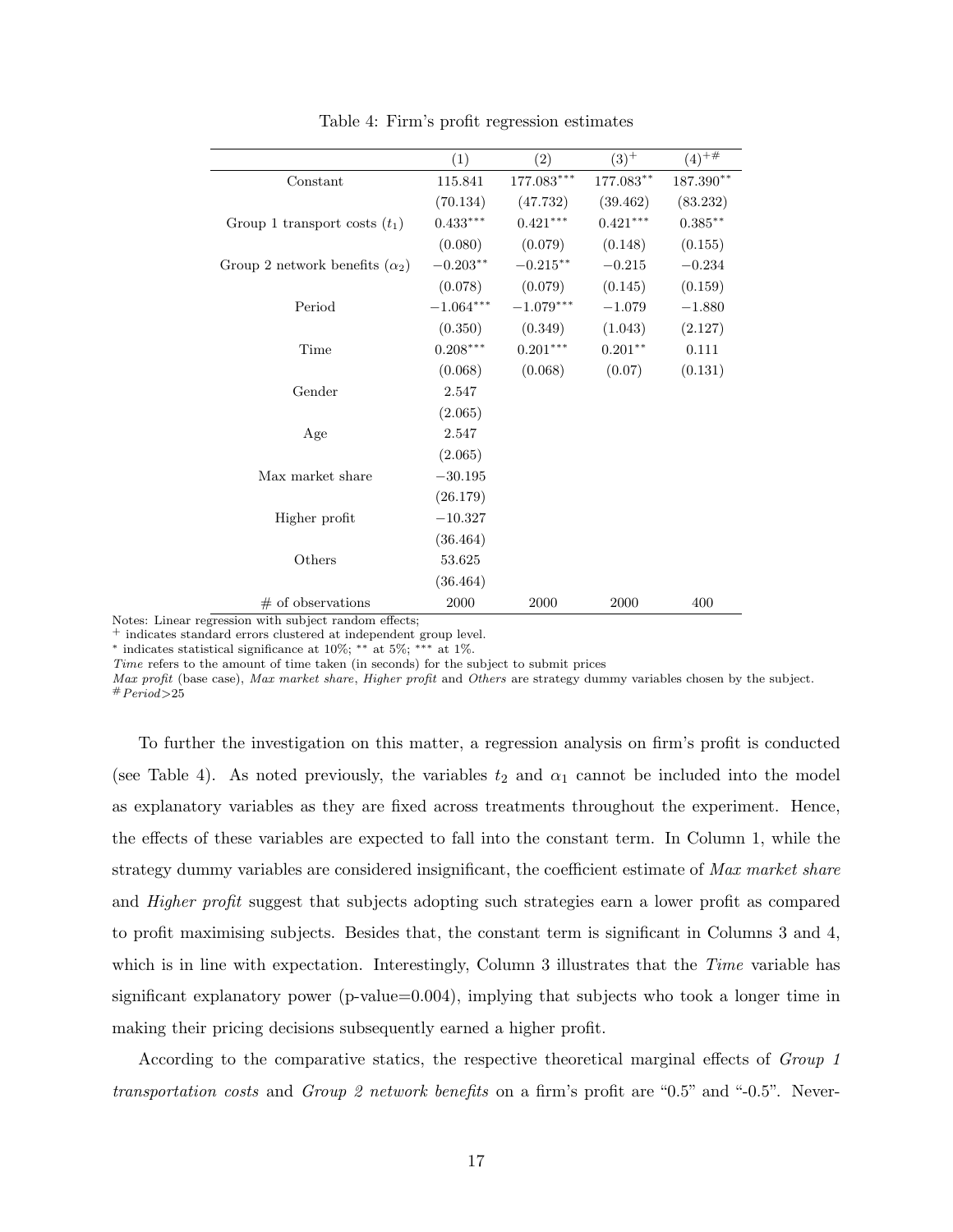theless, as Columns 3 and 4 reveal, while Group 1 transportation costs remains significant under robust standard errors, the variable *Group 2 network benefits* is considered insignificant in both models, including the regression that is based observations beyond period 25. The insignificance of Group 2 network benefits in explaining firm's profit comes as a surprise since it was previously shown that this variable significantly affects Group 1 prices (see Table 2). The statistical results are summarised as follows.

Result 5 Profit earned by platform firms is positively affected by the transportation costs incurred by agents. Conversely, externality has no robust impact on a firm's profit.

Amongst all possible explanations, Result 4 is most likely to be caused by noise aggregation. Since profit is derived from the observed prices for Group 1 and Group 2, it is highly plausible that the noise originated from two distinct sources is sufficient to significantly alter the relationship between firm's profit and network benefits specified by Armstrong (2006). For instance, Result 4 illustrates that not every subject is a profit maximiser and they adopted different strategies when setting Group 2 prices. Such variation in the pricing behaviour is likely to have contributed to the insignificance of Group 2 network benefits. Furthermore, note that there are only 5 independent matching groups for each treatment. The limited number of independent observations could play a role in explaining Result 4.

#### 4.2 Strategic behaviour

Result 3 indicates a divergence between the results reported in this experiment and the predictions implied by the underlying theoretical model. This sections discusses three possible explanations, based on behavioural considerations. First, in deriving the Nash equilibrium, it is assumed that firms are profit-maximising entities and choose a pair of prices that is the best response to the expected opponent's prices (Peeters & Strobel, 2005). However, this may not be the case for every subject who participated in this experiment. In our post experiment survey, only 39 out of a possible 80 participants declared that they were trying to maximise profits in the experiment, while 35% of the participants chose "earn a higher profit than opponent" as their strategy. As reported in Result 4, the participants who did not describe themselves as profit maximisers in the experiment set Group 2 prices lower than those who did.

However, one can also see the robustness of the relationships between transportation costs, network benefits and market prices proposed by Armstrong (2006). This is even in the case where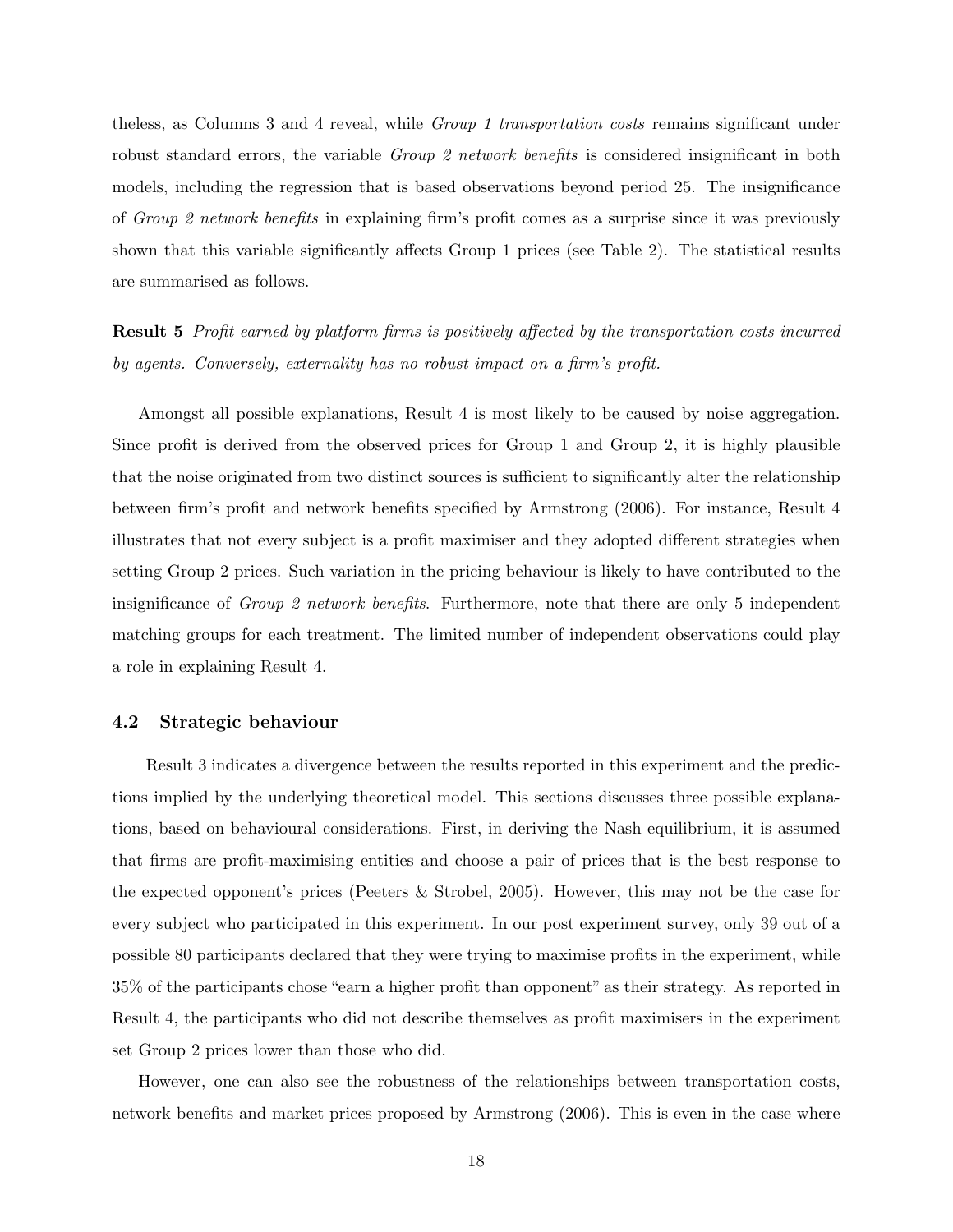not all firms are maximising their profits, the observed effects of product differentiation and network benefits on Group 1 prices remain to be consistent with the theory. It is noteworthy to mention that while subjects' responses in the questionnaire might not necessarily reflect their actual behaviour during the experiment, this result shows that the assumption that firms set prices to maximise profits may not necessarily be the case. For a significant proportion of subjects maximising market share is a criteria used for pricing and would present one argument for the divergence between experimental and predicted equilibrium prices. This observation may inform further research in the area of platform competition.

The previous point relates to the relationship between bounded rationality and strategic environment raised in Fehr & Tyran (2008). Fehr & Tyran (2008) report that the aggregate outcome and the speed of convergence towards equilibrium are affected by the strategic environment of the market when boundedly rational agents are present. They found evidence of market converging at a much faster rate when it is characterised by strategic substitutability as opposed to complementarity. This is because the economic costs attached to making non-optimal decisions are much bigger under substitutability, meaning that there is a relatively higher incentive for subjects to play rationally. Since the present experiment is characterised by strategic complementarity, it is thus more likely to deviate from the equilibrium predictions in the presence of boundedly rational subjects. The lack of strong incentives for subjects to choose optimal prices can potentially explain Result 3.

Other than the preceding reasons, deviations from the equilibrium predictions can be explained by the complexity of the experiment. As noted in the preceding section, because there exist two consumer groups in the market, a firm's best response to a given pair of opponent's prices is not as straightforward as opposed to the one-sided case. Even though in the experiment subjects are provided with a profit calculator to assist them in computing their best response, this remains to be relatively complicated task. For instance, using the profit calculator, one can vary her Group 2 price and observes how the change in the price for such group affects her profit. In doing so, first she has to fix the opponent's prices as well as her own Group 1 price in the calculator. Clearly, while she can input the opponent's prices by referring to the history, if her own Group 1 price is not set at its optimal level given the opponent's prices, the Group 2 price that maximises her profit computed from the profit calculator would naturally not be the best response as well. Nevertheless, this does not necessarily imply that this bias would have a lasting impact on the prices. In fact, we would expect that with more periods the bias would eventually wear out. While 30 periods might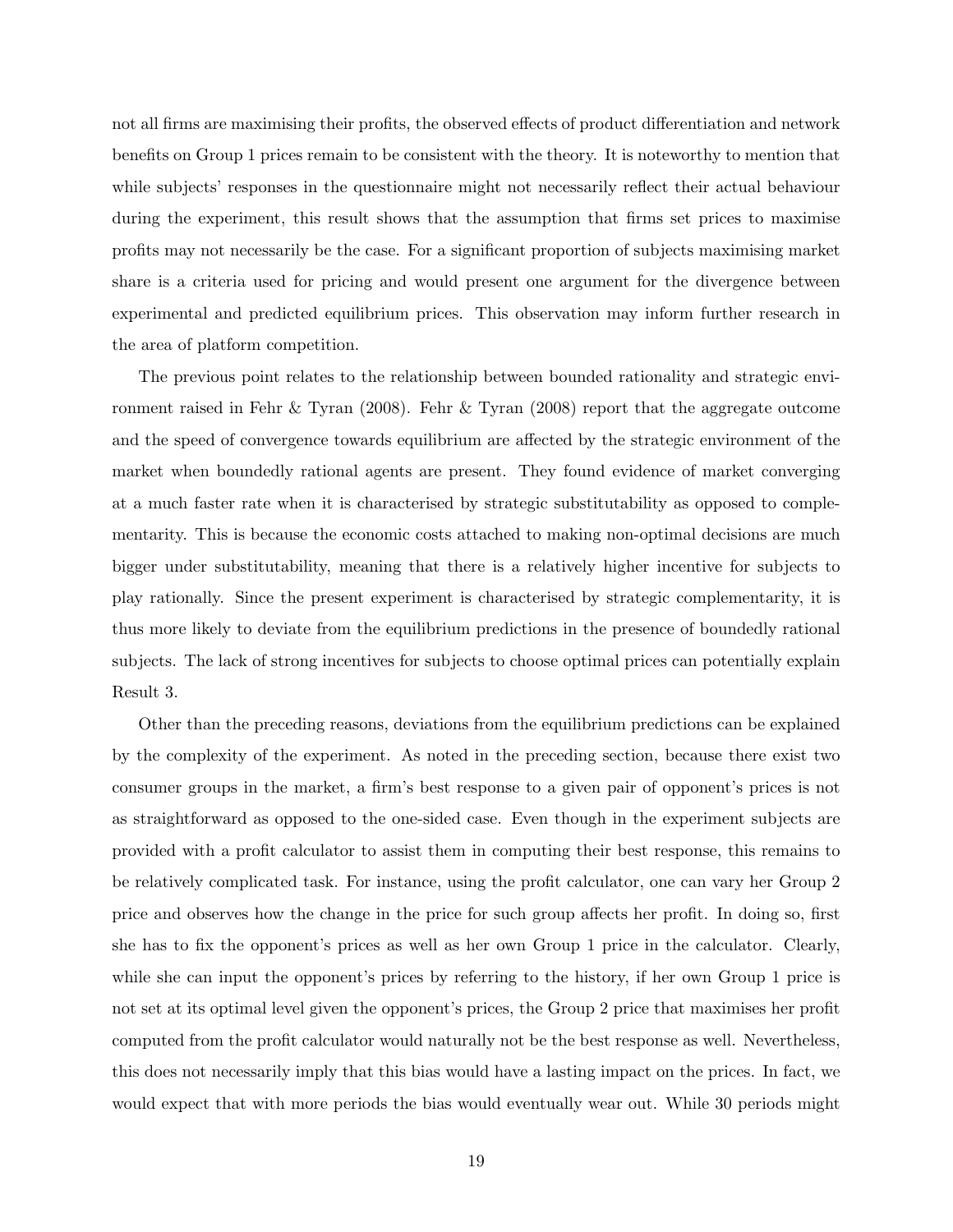not be sufficient for such learning to occur we do not observe a trend towards equilibrium prices.

## 5 Conclusion

The main objective of this paper is to contribute towards the empirical literature on two-sided markets. In pursuit of this aim, a price setting duopoly experiment is developed. This experiment is based on a model of two-sided single-homing market first proposed by Armstrong (2006), in which agents are only allowed to purchase from one of the two platform firms for exogenous reasons. Unlike other experimental studies of two-sided markets, human subjects played the role of platform firms while the demand from both sides of the market was computerised in the present experiment. Such a setup allows the experiment to capture the role of strategic interaction between firms and how it interplays with the firms' responses to changes in level of transportation costs and network benefits. This is in contrast to the previous experimental studies which predominantly focus on the role of consumers in determining the economic outcome of such markets.

Overall, the results from the experiment are largely in line with theoretical predictions. First, we find that there is a positive relationship between market prices and the transportation costs incurred by agents. Second, the prices paid by agents from one group are negatively affected by how the participation of this group benefits the agents from the other group. In other words, the higher the positive externalities exerted from one group, the lower the prices charged to agents in this group. However, while the effects of both transportation costs and network benefits on market prices were consistent with the relationships suggested in Armstrong (2006), empirically, the magnitude of both aforementioned relationships was less than the unit (one to one) relationship implied by the theory. In the experiment prices do not necessarily converge to the predicted equilibrium prices. Similarly, the regression results indicate that the respective marginal effects of transportation costs and network benefits on market prices are less than the theoretical benchmark. In explaining the deviations from equilibrium predictions, one of the possible reasons is that some subjects are not profit maximisers as assumed by the theoretical model. Less than 50% of the participants declared that they adopted the profit maximising strategy in the post-experiment survey. We find that subjects who are non profit maximisers exhibited behaviour that are significantly different when setting their prices as opposed to profit maximising individuals. Having said that, this has not caused a change in the relationships between transportation costs, network benefits and market prices as specified by the model, but merely the magnitude of effects caused by a change in these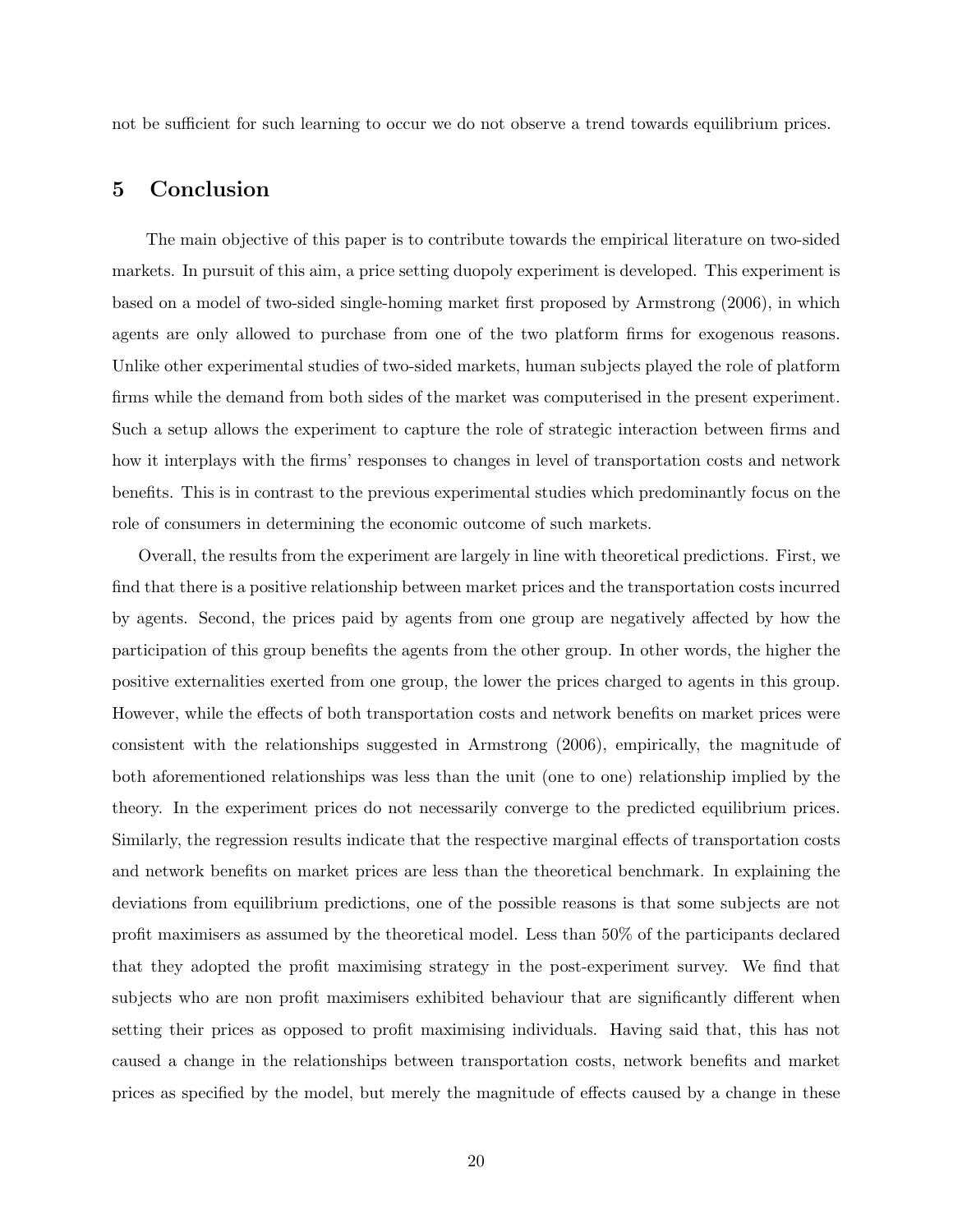variables on market prices.

Finally, there are two important implications from this experiment. Firstly, the experimental results show that externality effects do matter to platform firms, in the sense that it is economically beneficial for firms to take account of these network effects when deciding their prices. Under the setting where signals are clear, there is no reason that firms will ignore how the demand from each side of the market is interconnected. In examining the market power of a firm in the twosided context, this experiment implies that regulators should not judge the competitiveness of a market purely based on the prices paid by consumers in that market. Rather, because markets are interconnected, regulators need to take account of how the platform firm is taking advantage of its dominant position in one market (even in the case where it is charging low prices) to earn a monopoly profit in another related market.

Secondly, from a behavioral perspective, this paper provides evidence of agents reporting to use heuristics when making decisions in a market setting. Our results suggest that the use of heuristics, such as maximizing market share by managers and firm owners, can lead to outcomes that differ from theoretical benchmarks. Given that the use of heuristics, particularly in management science, has a long history due to its advantages of computational simplicity and flexibility (see (Simon, 1957) for an early discussion in the context of bounded rationality and Hilary  $\&$  Hsu (2011), Hirshleifer et al.  $(2006)$ , Malmendier & Tate  $(2008)$ , Menkhoff *et al.*  $(2006)$  for applications in finance), there is a need to understand the implications for managers and firm owners in applying heuristics when making strategic decisions and how to align incentives with heuristic decision making behavior. We think that this is an important area for future research, particularly in studying platform markets with strong network effects (see Armstrong & Huck (2010) for an earlier overview of a similar argument).

## References

- Argentesi, Elena, & Filistrucchi, Lapo. 2007. Estimating market power in a two-sided market: The case of newspapers. Journal of Applied Econometrics, 22(7), 1247–1266.
- Armstrong, Mark. 2006. Competition in two-sided markets. The RAND Journal of Economics, 37(3), 668–691.
- Armstrong, Mark, & Huck, Steffen. 2010. Behavioral economics as applied to firms: a primer. Competition Policy International Journal, 6(1), 3–45.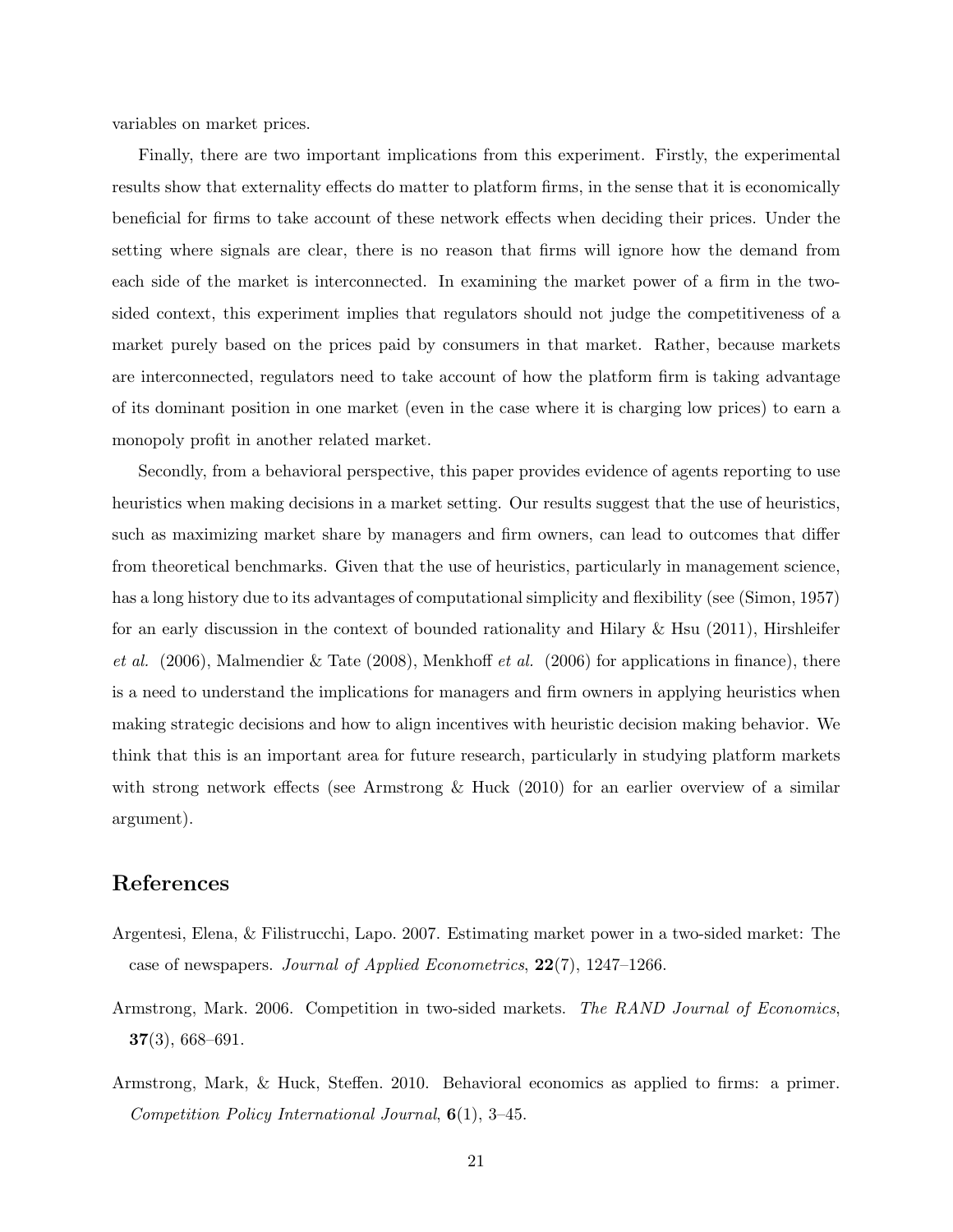- Caillaud, Bernard, & Jullien, Bruno. 2003. Chicken and Egg: Competition among Intermediation Service Providers. RAND Journal of Economics, 34(2), 309–28.
- Cason, Timothy N, & Davis, Douglas D. 1995. Price communications in a multimarket context: An experimental investigation. *Review of Industrial Organization*, **10**(6), 769–787.
- Clements, Matthew T, & Ohashi, Hiroshi. 2005. Indirect network effects and the product cycle: Video games in the us,  $1994-2002^*$ . The Journal of Industrial Economics,  $53(4)$ ,  $515-542$ .
- Fehr, Ernst, & Tyran, Jean-Robert. 2008. Limited Rationality and Strategic Interaction: The Impact of the Strategic Environment on Nominal Inertia. Econometrica, 76(2), 353–394.
- Fischbacher, Urs. 2007. z-Tree: Zurich toolbox for ready-made economic experiments. Experimental economics,  $10(2)$ , 171–178.
- Hilary, Gilles, & Hsu, Charles. 2011. Endogenous overconfidence in managerial forecasts. Journal of Accounting and Economics,  $51(3)$ , 300–313.
- Hirshleifer, David, Subrahmanyam, Avanidhar, & Titman, Sheridan. 2006. Feedback and the success of irrational investors. Journal of Financial Economics, 81(2), 311–338.
- Hossain, Tanjim, & Morgan, John. 2009. The Quest for QWERTY. American Economic Review,  $99(2)$ , 435–40.
- Huck, Steffen, Normann, Hans-Theo, & Oechssler, Jörg. 2000. Does information about competitorsO actions increase or decrease competition in experimental oligopoly markets? International Journal of Industrial Organization, 18(1), 39–57.
- Jin, Ginger Zhe, & Rysman, Marc. 2015. Platform pricing at sports card conventions. The Journal of Industrial Economics,  $63(4)$ , 704–735.
- Kaiser, Ulrich, & Wright, Julian. 2006. Price Structure in Two-sided Markets: Evidence from the Magazine Industry. International Journal of Industrial Organization, 24(1), 1–28.
- Lee, Robin S. 2013. Vertical integration and exclusivity in platform and two-sided markets. The American Economic Review, 103(7), 2960–3000.
- Malmendier, Ulrike, & Tate, Geoffrey. 2008. Who makes acquisitions? CEO overconfidence and the market's reaction. Journal of financial Economics, 89(1), 20–43.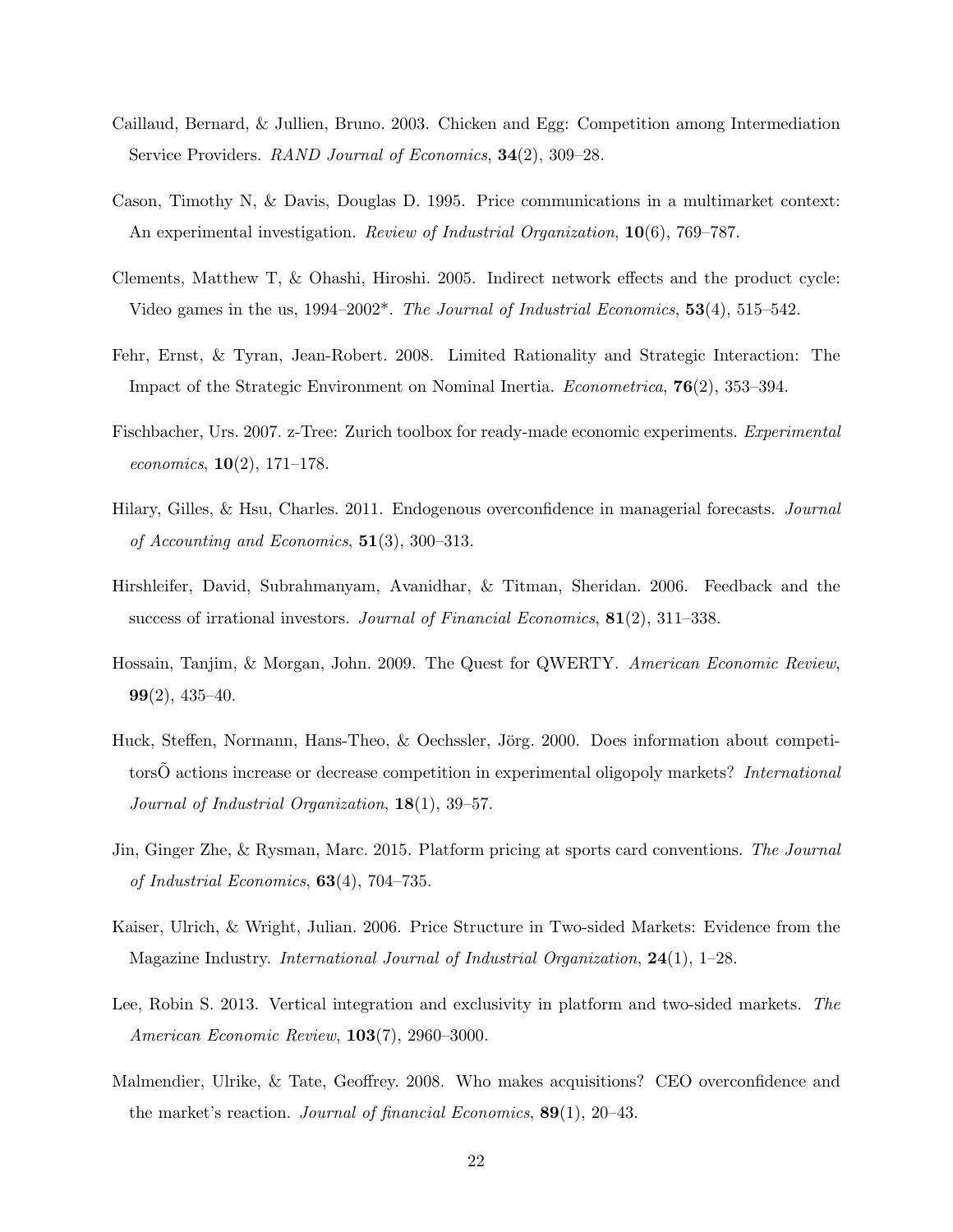- Menkhoff, Lukas, Schmidt, Ulrich, & Brozynski, Torsten. 2006. The impact of experience on risk taking, overconfidence, and herding of fund managers: Complementary survey evidence. European Economic Review, 50(7), 1753–1766.
- Morgan, John, Hossain, Tanjim, & Minor, Dylan. 2011. Competing Matchmakers: An Experimental Analysis. Management Science, 57(11), 1913–1925.
- Orzen, Henrik, & Sefton, Martin. 2008. An Experiment on Spatial Price Competition. International Journal of Industrial Organization, 26(3), 716-729.
- Park, Sangin. 2004. Quantitative analysis of network externalities in competing technologies: The VCR case. Review of Economics and Statistics, 86(4), 937–945.
- Peeters, Ronald, & Strobel, Martin. 2005. Differentiated Product Markets: An Experimental Test of Two Equilibrium Concepts. Research Memoranda 020. Maastricht : METEOR, Maastricht Research School of Economics of Technology and Organization.
- Rochet, Jean Charles, & Tirole, Jean. 2006. Two-sided Markets: A Progress Report. RAND Journal of Economics,  $37(3)$ , 645–667.
- Rysman, Marc. 2004. Competition between networks: A study of the market for yellow pages. The Review of Economic Studies,  $71(2)$ , 483-512.
- Rysman, Marc. 2007. An empirical analysis of payment card usage. The Journal of Industrial *Economics*,  $55(1)$ , 1–36.
- Rysman, Marc. 2009. The Economics of Two-Sided Markets. Journal of Economic Perspectives,  $23(3), 125-43.$
- Seamans, Robert, & Zhu, Feng. 2013. Responses to entry in multi-sided markets: The impact of Craigslist on local newspapers. Management Science, 60(2), 476–493.
- Simon, Herbert A. 1957. Models of man; social and rational. Wiley.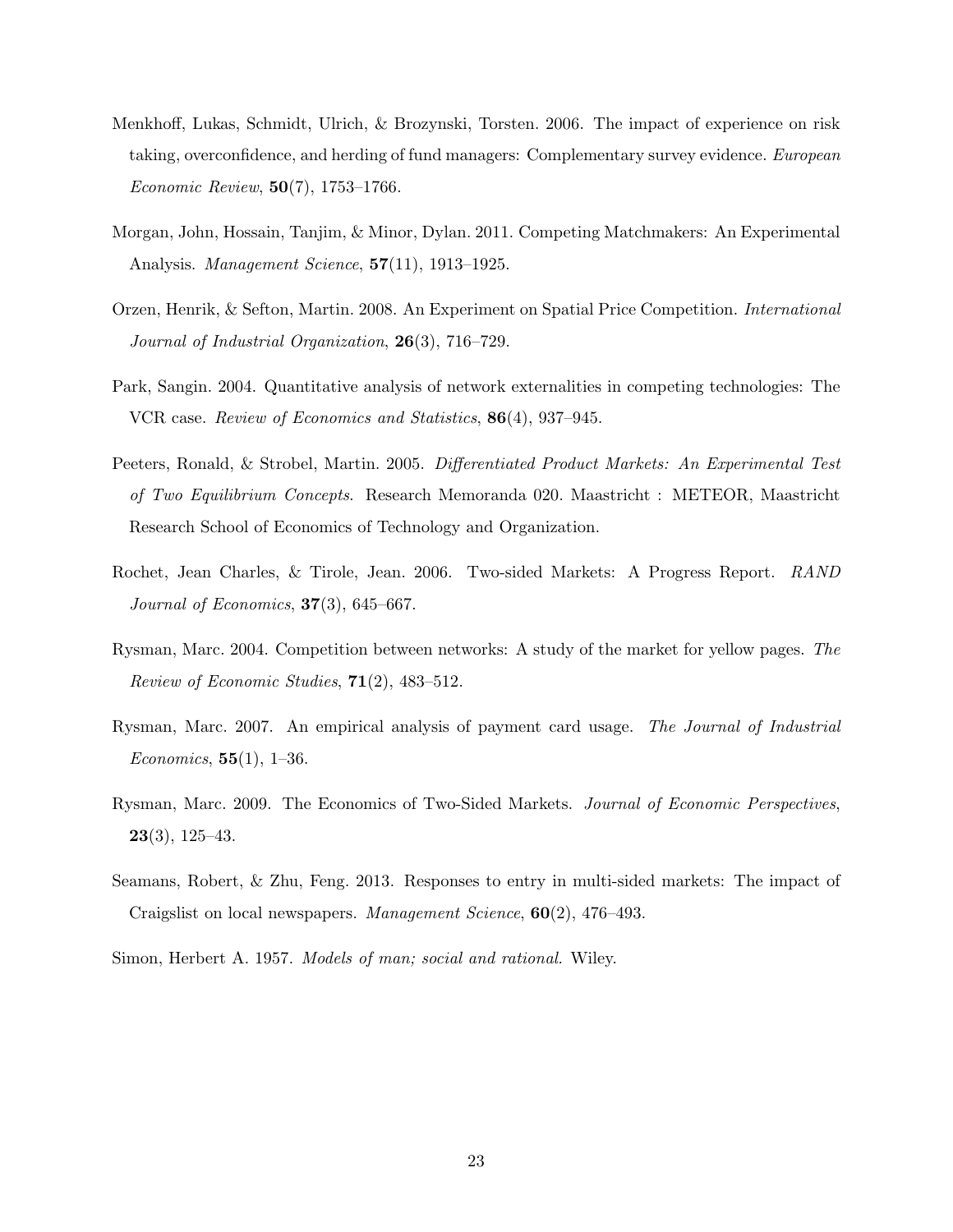## Appendix A: Instructions

Dear participant, thank you for taking part in this experiment today. Soon, you will be asked to make a series of economic decisions. You can earn yourself a monetary reward if you make good decisions. To ensure that the experiment takes place in an optimal setting, we would like you to abide to the following rules during the experiment:

- Please do not talk to other participants until the session is over.
- Please switch off your mobile phone!
- Read the instructions carefully. Should you have any questions now or during the experiment, please raise your hand and one of the experimenters will clarify your questions with you privately.
- You may take notes on this instruction sheet if you wish.
- After the experiment, please remain seated till your ID number is called.
- Please refrain from discussing the experiment with your fellow students as they might be participating in a similar experiment in the near future.

Your decisions are anonymous. Under no circumstances will we divulge your decisions to a third party.

You will be allocated into a group of 4 participants and shall remain in the same group throughout the experiment. The experiment lasts approximately 1.5 hours, broken down into 30 time periods. In each period, you play the game with another individual, randomly selected from your group (thus the individual may change across periods). You earn Denar (the experimental currency) based on the decisions made by you and other player. At the end of the experiment, 1 of the 30 periods will be randomly chosen and your earnings in that period are converted to cash using an exchange rate of 25  $Denar = 1$  AUD. Notice that the more *Denar* you earn in that period, the more cash you will receive at the end of the session.

#### Description

Assume a market consisting of two firms. Each firm offers goods to two groups of people, namely Group-1 and Group-2 (you can think of two newspaper publishers located in the same town, dealing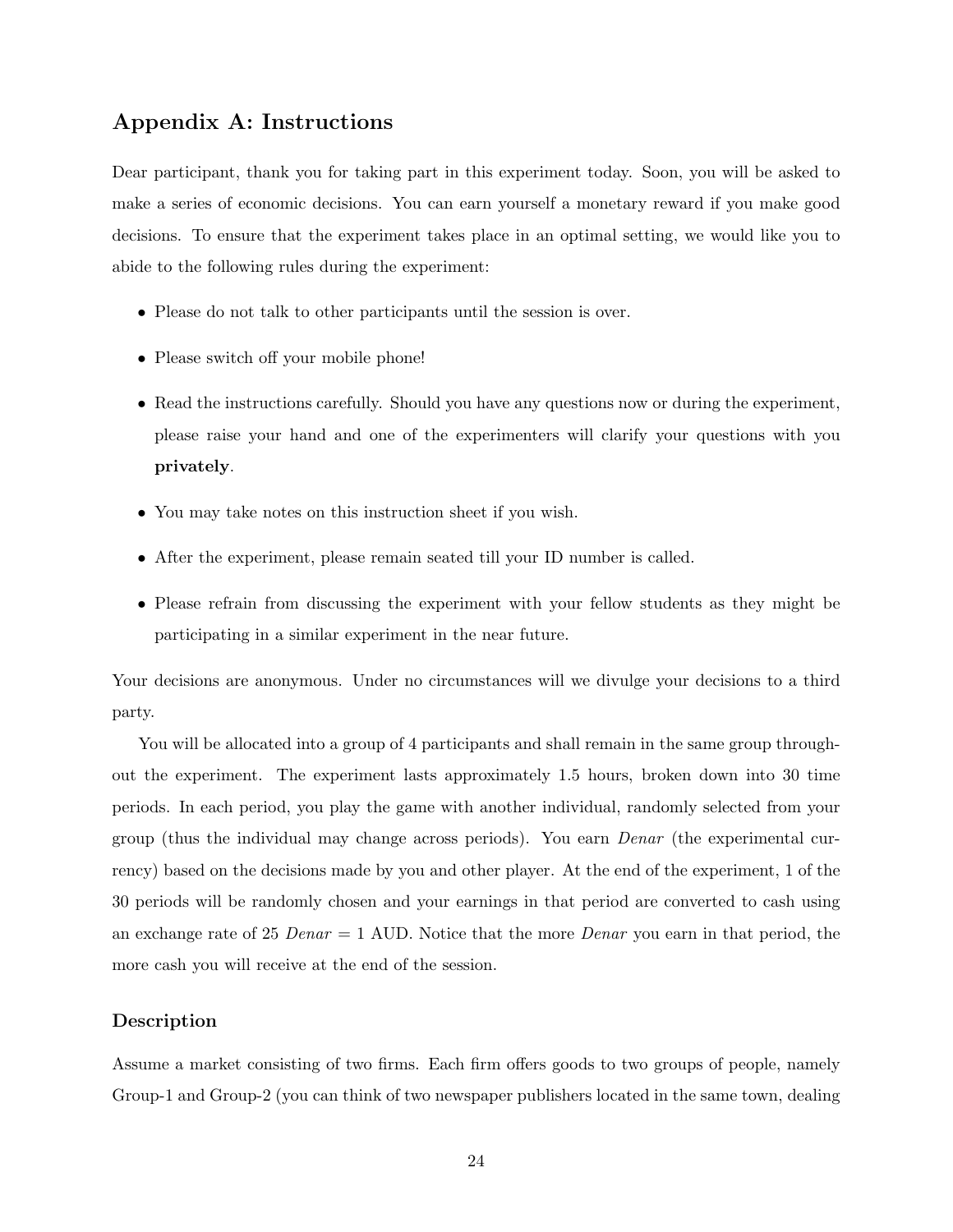with newspaper readers and advertisers). You control one firm while other player takes charge of the other firm. Responses made by members of the two groups are programmed.



Figure 8: Stylized Market Schematic

At the beginning of every period, you and the other player each sets two prices, one for Group-1 and another for Group-2 (e.g newspaper price and advertising fee). Members of the two groups will respond to these prices. This process is repeated 30 times.

Suppose the population of the two groups is fixed and there are many Group-1 and Group-2 members. In every period, each member of the two groups must purchase 1 good. Every member will make a choice between buying from your firm or the other firm. In this experiment, a firm's "market share" in a group is defined as the percentage (%) of the group's population that buys 1 good from that firm. As every member can purchase at most 1 good in each period, if your market share in one of the groups is 40%, it must be the case where the other firm has a market share of 60% in that group. Your profit will be shown to depend only on market shares but not the actual number of goods sold.

While each member of the two groups prefers to pay a lower price, each of them also has their own preferences (for instance, newspaper readers have their "favourite" newspapers while advertisers are more inclined to publish their advertisement in a particular newspaper for demographic reasons). So, if your firm has a relatively high price for one of the groups, for example Group-1, it does not necessarily mean your firm will have 0% market share in Group-1, because depending on the actual price difference there might be Group 1 members who still prefer to purchase from your firm.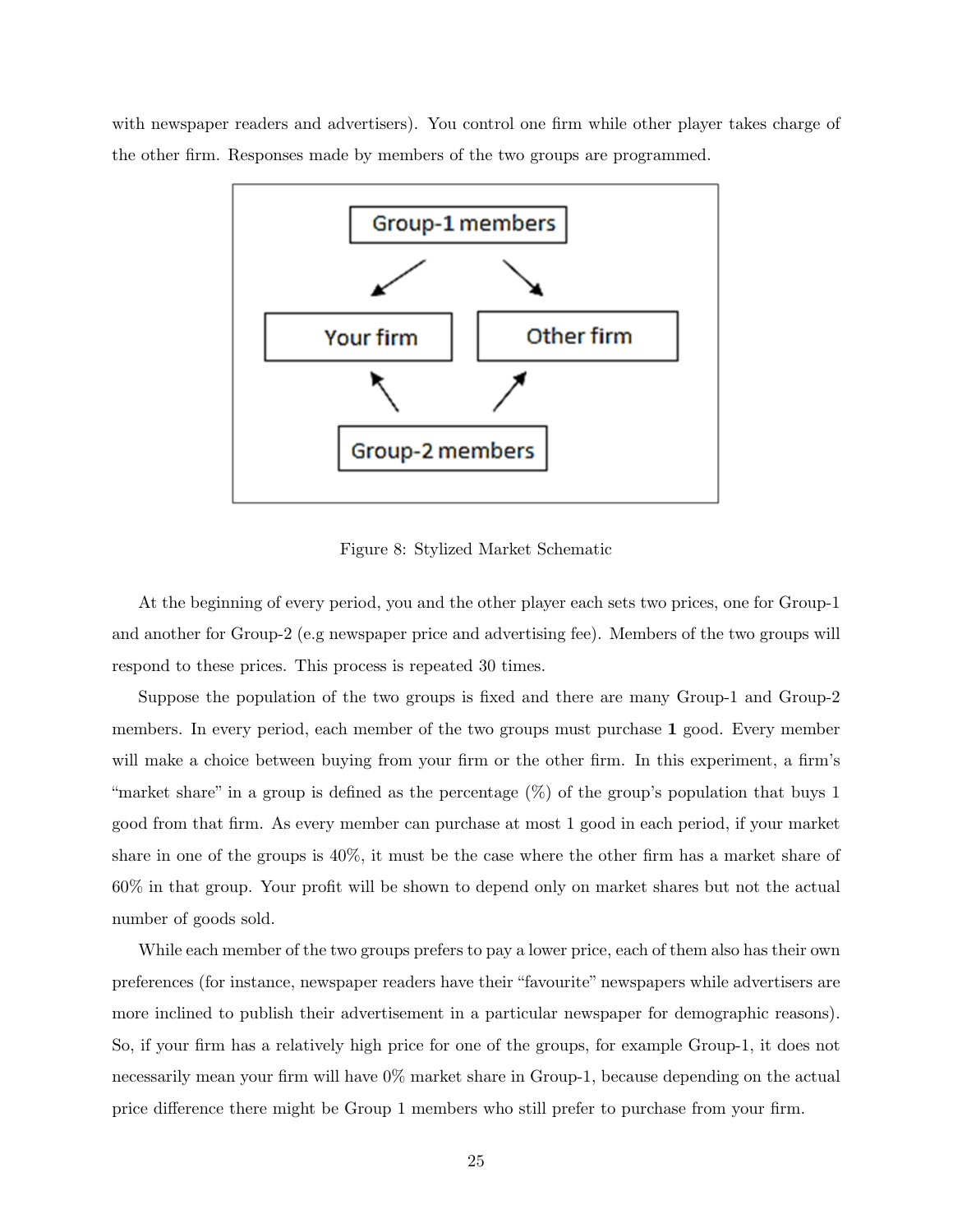Also, suppose that Group-2 members prefer to purchase from a firm with high market share in Group-1 (think of advertisers wanting to advertise in a newspaper with high readership to maximise exposure), thus having more Group-1 members buying from your firm will generally increase your market share in Group-2.

More specifically:

- Your market share  $(\%)$  in Group 1 depends *negatively* on your Group-1 price and *positively* on other firm's Group-1 price. Holding other prices constant, a 100 Denar decrease in your Group 1 price will raise your market share in Group 1 by 8.33 {12.5} percentage point.
- Your market share  $(\%)$  in Group-2 depends *negatively* on your Group-2 price, *positively* on other firm's Group-2 price, positively on your market share in Group-1, and negatively on other firm's market share in Group-1. Holding other prices constant, a 100 Denar decrease in your Group-2 price will raise your market share in Group 2 by 8.33 percentage point. Furthermore, a 10 percentage point increase in your Group-1 market share will raise your Group-2 market share by 6.67 [3.33] percentage point.

You can set your prices to be between 0-1000 Denar (in whole numbers). The two firms do not incur any cost from selling goods to Group 1 and Group 2. Your firm's profit can be calculated based on the following formulae:

> Profit = your Group-1 price  $\times$  your market share in Group-1(%) +your Group-2 price  $\times$ your market share in Group-2(%)

During each period, you are provided with a profit calculator. At the end of each period after selecting your prices, the prices you and the other player have chosen are displayed on your terminal, along with the resulting market shares and profits.

#### Profit Calculator

The profit calculator computes the profits and market shares of the two firms in different scenarios. By typing in fictitious prices from you and other firm, you can test or simulate different combinations of prices and explore their consequences before submitting your prices in the "Submit Prices" section. Furthermore, you can change the prices by adjusting the bars on the left and observe how they affect the market shares and profits. For example, given the following prices: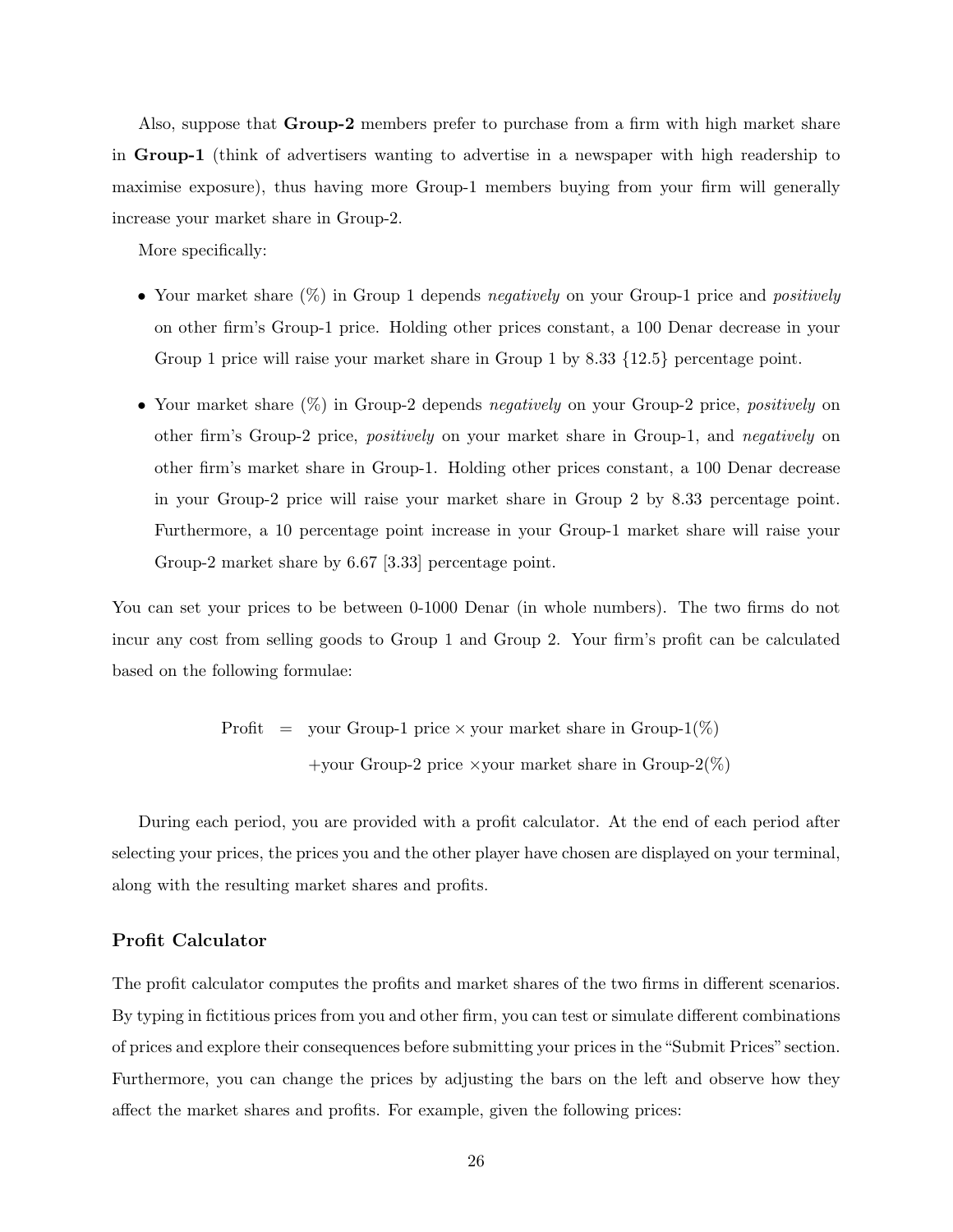| <b>Set Prices</b>                                                              |                     | <b>Market Share</b> |           |                               |
|--------------------------------------------------------------------------------|---------------------|---------------------|-----------|-------------------------------|
| My Group-1 Price                                                               | $\mathbb{S}$<br>400 | Group 1 My Firm     | 57.14     | $\%$                          |
| Other Firm's Group-1<br>Price                                                  | $\mathbb S$<br>500  | Group 1 Other Firm  | 42.85     | $\%$                          |
| My Group-2 Price                                                               | $\mathbb S$<br>500  | Group 2 My Firm     | 53.06     | $\%$                          |
| Other Firm's Group-2                                                           | $\mathbb{S}$<br>500 | Group 2 Other Firm  | 46.93     | %                             |
| Price                                                                          |                     | My Profit           | \$ 493.87 |                               |
|                                                                                |                     | Other Firm's Profit | \$448.97  |                               |
| <b>Submit My Final Prices (Period 4/30)</b><br><b>Submit Prices</b><br>History |                     |                     |           | Suggested Time left: 00:01:13 |
| Group-1 Price<br>$S$ 0                                                         |                     |                     |           |                               |
| Group-2 Price<br>$S$ 0                                                         |                     |                     |           |                               |

Figure 9: Profit calculator and submit prices screen

- Your Group-1 price: 500
- Your Group-2 price: 500
- Other firm's Group-1 price: 500
- Other firm's Group-2 price: 500

Each firm earns a profit of 500 Denar, with 50% market share in the two groups. Notice that your Group-1 market share increases by 8.33 percentage point when you reduce your Group-1 price by 100 Denar as mentioned in previous section.

When you begin your experiment, you will see the "Submit Prices" section underneath the Profit Calculator. This is where you can submit your prices. Besides that, this section shows which period you are currently in. Also, you can see the results from the previous periods by clicking on "History". The countdown timer is an indicator of the time you should be taking to make the decision. While nothing happens when the time runs out, please try to submit your prices within the suggested time frame.